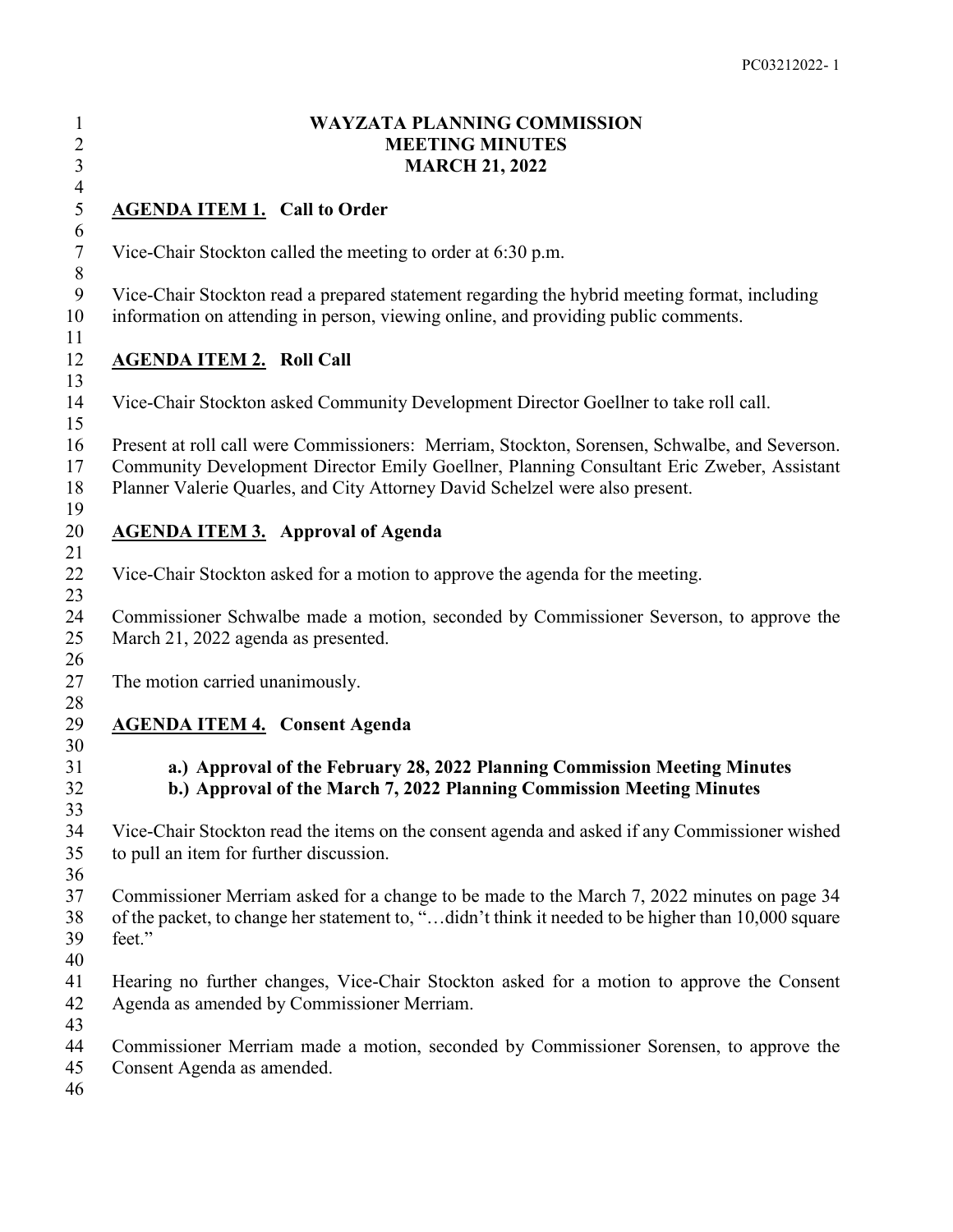$\frac{4}{5}$ 

# **AGENDA ITEM 5. Public Hearing Items**

#### **a) Planned Unit Development Concept Plan at 150 Broadway Avenue South**

 Assistant Planner, Valerie Quarles, reviewed a proposed concept plan for 150 Broadway Avenue South, known as the site of the Sathre-Bergquist building. She reviewed the surrounding neighborhood zoning and land uses, the existing conditions and site history. She gave an overview of the proposed project to construct a new building with five residential, for-sale units, one ground floor guest suite, and one ground floor commercial office space within a 3-story building with underground parking and balconies on the second and third floors on the Broadway Avenue side. The applicant has requested approval of a PUD concept plan which would allow flexibility from the C-1 zoning standards. She reviewed the floor plan for the first floor that would include a living space, guest suite, and office space. She gave an overview of the renderings for the structure and the proposed building materials. She reviewed the zoning requirements related to building height, setbacks, lot area, lot coverage, impervious surface, parking, and density. She stated that the applicant is proposing a single access off of Broadway Avenue, and noted that the current building has two accesses. She noted that the applicant has also included information about their tree removal plan, but noted that there are only two trees on the site. She explained that both trees would be removed but the developer has plans to replace them. She explained that a neighborhood meeting was held on February 24, 2022 where the primary concerns expressed related to building size, lot coverage, and the impact on the current commercial street parking in the area. She noted that there was also one public comment submitted in advance that was included in the packet that raised concerns about the basis for a PUD, the Rice Street setback, and the neighborhood impacts.

 At the conclusion of the staff presentation, Vice-Chair Stockton invited the Applicant to address 28 the Commission.

 Brian Benson, principal of Applicant Langdon View, LLC, gave a brief project summary, and noted that the proposed building is a nearly identical building to that allowed under the current zoning. He stated that while it meets current code and setbacks, they are asking for a third floor design deviation for decreased setback to accommodate the more narrow site. He stated that it was noted by Assistant Planner Quarles that their balconies exceeded the applicable setback in the zoning code by one foot, which he said can easily be adjusted and fixed. He stated that they feel this proposal is a more suitable use for the City, and reviewed what they see as benefits to their proposal on items such as reducing street parking, lowering daily traffic, an increased setback off of Rice Street, and more green space with less parking lot pavement.

 Tim Whitten, Whitten Architects, Applicant's architect for the proposal, gave an overview of recent projects they have been involved with in the City. He explained that this project incorporates the City's design standards with the exception of the third floor setback deviation request. He noted that they feel their proposed design blends well with the surrounding structures, and noted that in addition to following the City's design standards, they also took into account the City's visual preference survey. He stated that the site is narrow, and taking a 12 foot setback all

the way across the third story would be awkward. He noted that they believe they understand the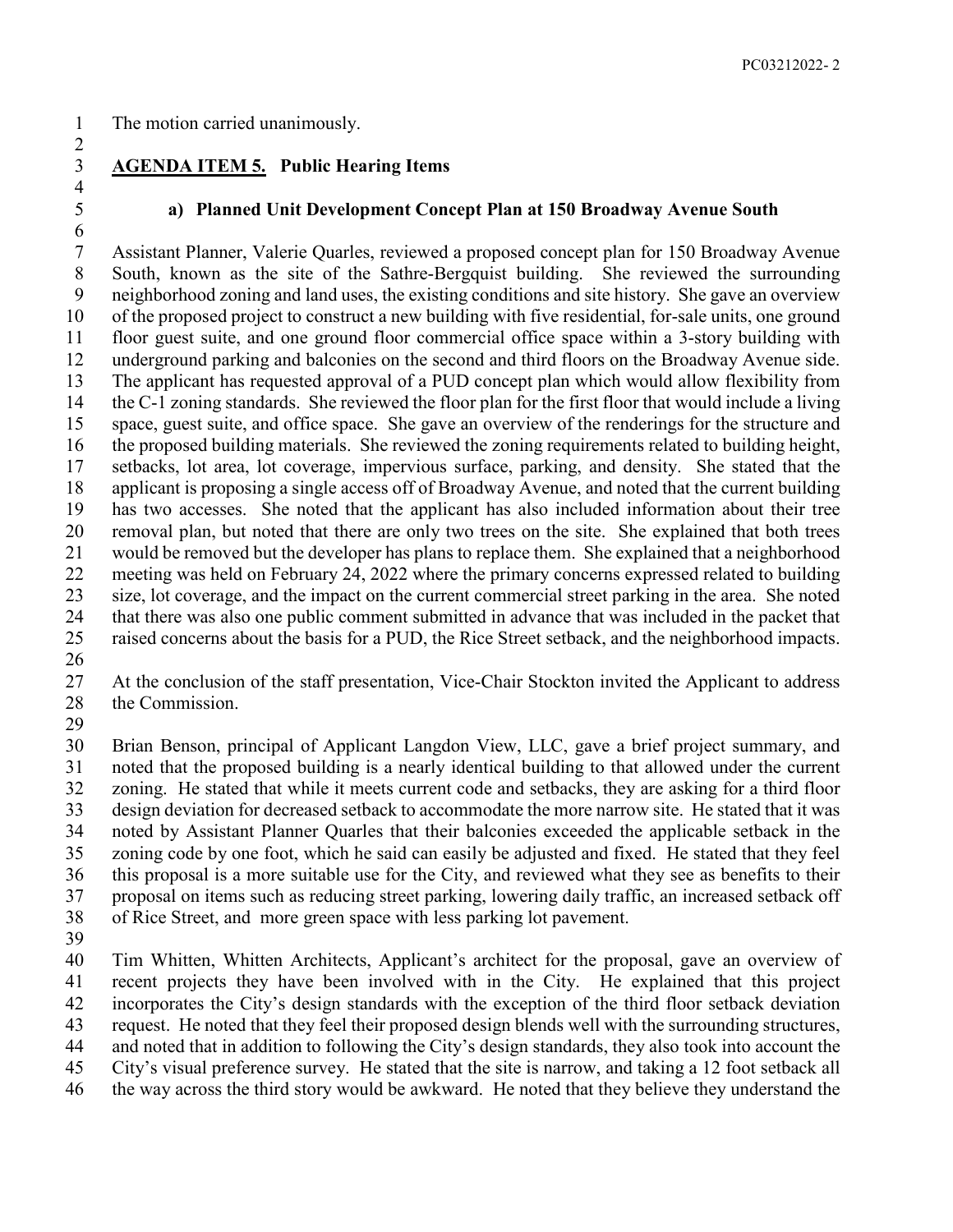intent of the third floor setback and their building does not overpower the sidewalk and the street visually or physically. He explained that their proposed building is 40 feet from the street and 21 feet from the sidewalk. He stated that he believes that if the City would allow for a little bit of flexibility, they will be able to create something that can be extraordinary. Vice-Chair Stockton asked if the Commission had any questions for Staff or the applicant. Commissioner Merriam asked about the purpose of the guest suite on the first floor. Mr. Benson stated that it would be available for the residents, and noted that there is a similar guest suite at Garrison Landings which has been very popular with the owners when they have out of town guests. Commissioner Merriam noted that there are elevator shafts from the underground parking, and asked about plans for roof overruns related to the elevator. Mr. Whitten stated that should have been shown on the plans, and explained that they have the opportunity to have overruns that are 5 or 6 foot higher than the top floor to be able to handle the elevator shafts, but noted that they have not yet selected their elevator. Commissioner Merriam asked if they had planned to have rooftop mechanicals, because nothing was shown. Mr. Whitten explained that per code and design standards, they could not have any rooftop mechanicals, but will have minor things like exhaust piping. Commissioner Schwalbe asked if the office space would be used for the residents or leased out. Mr. Benson noted that he has already had two parties express interest in this office space, one was a potential residential buyer that was interested in setting up their money management business in this location, and the other was a builder interested in having a showroom/meeting room. He stated that his plans would be to lease it or sell it as an office shell. Commissioner Schwalbe asked if the five residences would have an HOA. Mr. Benson stated that there would be an HOA, and noted that the office would not have access to the exercise room, but would have access to the bathroom; so he did not think they would be part of the HOA. Commissioner Sorensen asked about the building materials and their compatibility with the surrounding area. He stated that the buildings surrounding this site are pretty consistently old brick type architecture. Mr. Whitten explained that there is a recess at the main entrance of the building that is planned to separate the building by using colors and massing. He stated that for the top floor, they wanted it

to look like it had its own identity and brings down the scale of the building. He noted that the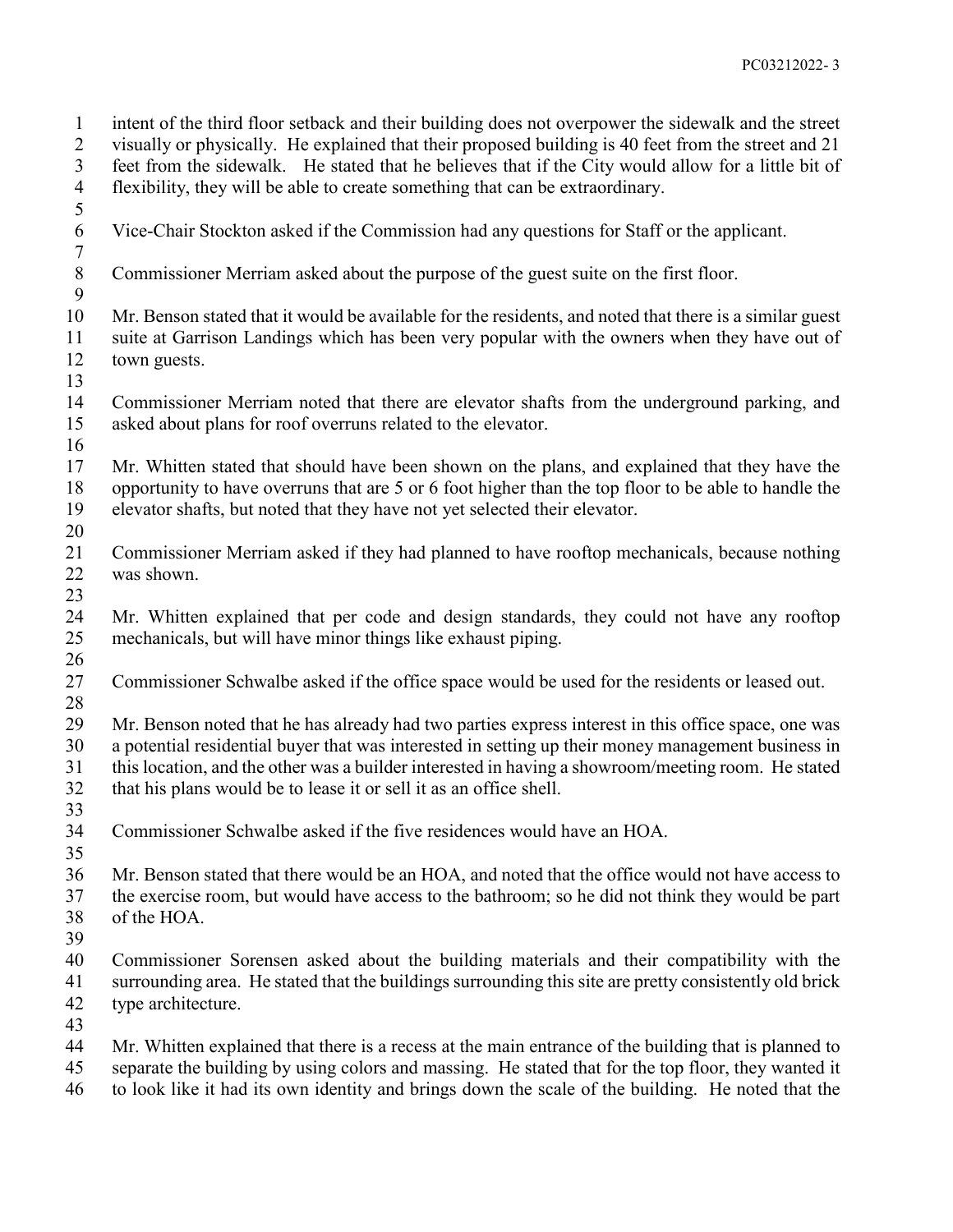outdoor terraces are light in color so the area doesn't get overheated. He stated that he felt an all- brick building would look very massive, but that there are some things they could do, such as switching out the charcoal panels for charcoal brick that could be added to the design.

 $\frac{4}{5}$ 

Commissioner Schwalbe asked about the two entrances.

 Mr. Whitten explained that the center entrance is for access to the common area for the condominiums, and the other is for the office space. 

- Commissioner Schwalbe asked about the square footage of the outdoor terrace spaces.
- 12 Mr. Whitten stated that they are about 10 feet by 20 feet.

 Commissioner Schwalbe asked what impact there may be on parking if the office space is used for bringing in customers to, for example, look at building plans.

 Mr. Benson stated that there is a builder's satellite office at Garrison Landings, but noted that it is never that busy where occasional meetings are held. He stated that he could see this space being a really good spot for a Wayzata builder, something that would occasionally have clients coming to the space, and he would not see this space being a very active office with people coming and

- going.
- 

 Commissioner Merriam asked about the distance between the east wall of the building and the home next door.

- Mr. Benson stated that he believes that it will be the same as the current building, and noted that 27 it does match the code.
- Commissioner Merriam asked what the distance is between the property line and the house next door to the east.
- 

 Mr. Benson stated that he believes it is 10 feet so there would be 20 feet between the two buildings, and reiterated that their proposal matches the code.

- Commissioner Merriam stated that she believed that the PUD code stated that you add the two buildings heights together, divide that in half, and that is the distance it should be from the adjacent buildings. She asked staff if her interpretation of this was correct.
- 
- Assistant Planner Quarles explained that staff's interpretation of that Code provision was that it applied to multiple buildings within a PUD.
- 

 Commissioner Merriam noted that she had wondered about that, but noted that she did not feel that was how it read because it says adjacent building, and does not say within the PUD. She

asked if the developer had perspective views for the east elevation because that had not been

- included in the packet.
-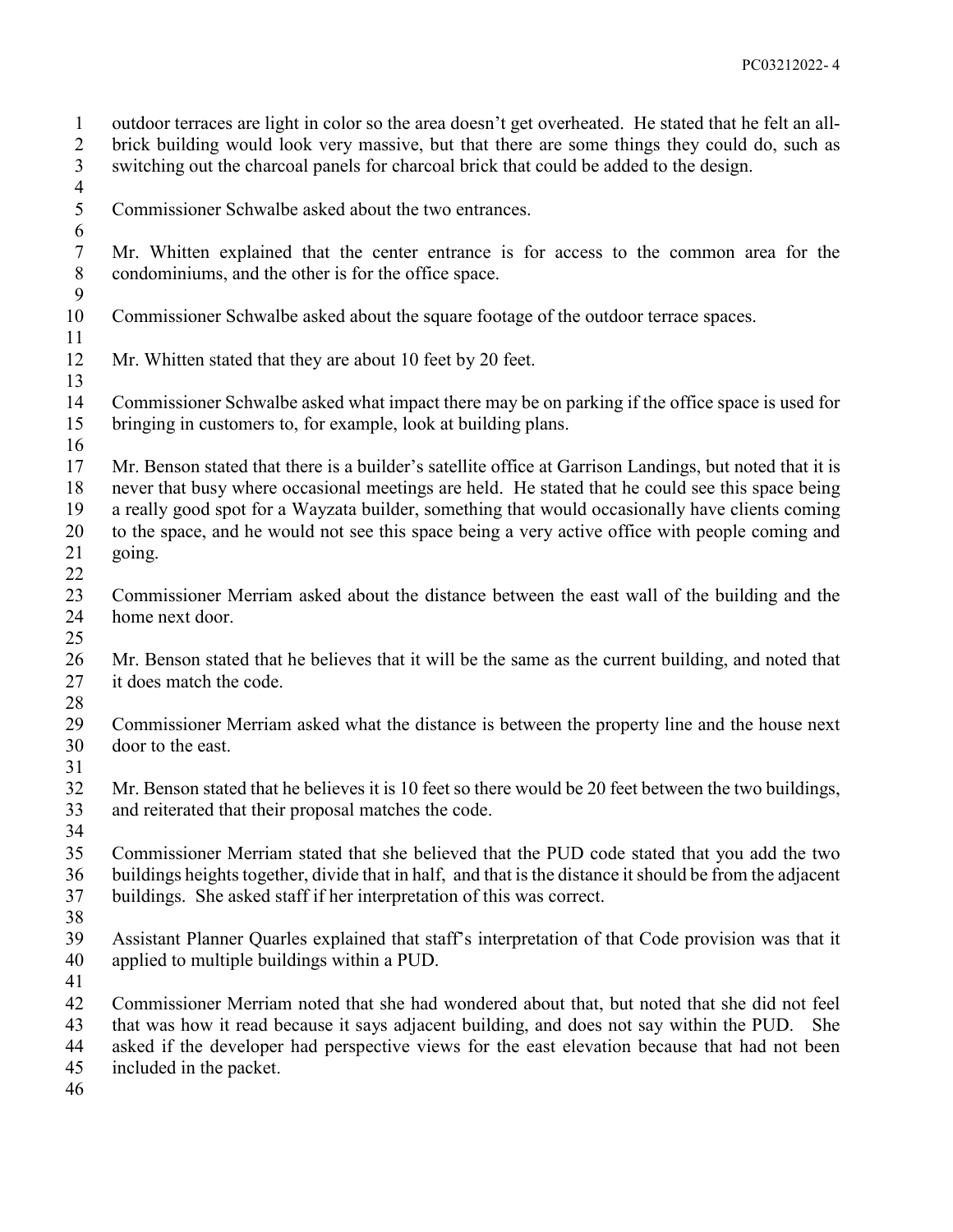Mr. Whitten noted that they can get a perspective from any angle but had only chosen to include 2 the two most visible perspectives. 

 Vice-Chair Stockton asked what percentage of the ground floor would be dedicated to commercial use. 

 Mr. Benson explained that there is 330 square feet of office, plus a bathroom, which is a little less than 10%.

 There being no further questions from the Commission for the applicant or staff, Vice-Chair Stockton opened the public hearing on the application at 7:12 pm.

 Bill Cooley, 715 Rice Street East, explained that his home is immediately east of the subject property. He stated that the building being proposed is 14,791 square feet on three floors plus underground parking with 97.8% housing and 2.2% of office space. He stated that in order to qualify for a PUD, it must be mixed use, and he feels this is a misuse of the PUD ordinance, and is just an attempt to use the PUD to change the zoning from Commercial to Residential. He stated that a PUD is not intended as a means to avoid applicable planning and zoning principals. He stated that in addition to this, he feels there are several other valid reasons that this project should be voted down by the City. He referenced Ordinance 975.02 and noted that this project does not conform to the neighborhood based on setbacks. He stated that he feels the project fails to meet the requirements of the City PUD ordinance 933.02A, 13(c) which states that no building within the project shall be nearer to another building than one-half the sum of the building heights of the two buildings, and noted that it does not state another building within the project. He stated that in order to meet this ordinance, the building will need to be moved 12 feet 6 inches to the west. He reiterated that he feels the City should turn down this project or make them amend their proposal. He noted that his home is for sale and had a buyer that rescinded their offer because of the 'monster' going in next door, which has caused a great economic hardship for he and his wife. 

 Brian Huntington, attorney with Larkin Hoffman, stated that the Commission should have received a letter from his office regarding this project. He stated that he is here on behalf of Mr. Cooley and stated that it is clear that the principal use of this proposal is for residential use. He noted that he would disagree with the staff report when they say there is no density standard in the C-1 zoning district because the City Code says that when the principal use is residential, it is subject to the density standards of the R-3 district. He stated that this proposal is for a multi-family building, but the developer cannot meet the requirements of the zoning and is attempting to use the PUD to get around that requirement. He stated that this is the first time in his career where he has seen a PUD for an individual building, on an individual parcel. He stated that the purpose for a PUD and the intent from the City Code is for a community of buildings which share common features and differences from local zoning. He stated that this is a request for spot zoning which is illegal in Minnesota. He stated as Mr. Cooley has already pointed out, this project is already having a deleterious affect on him, and noted that he would also point out that the third story will cast that residence in a perpetual shadow. He stated that he feels the Planning Commission has a complete and unfettered right to deny this application because the Code is very clear that the developer never had entitlement for a PUD. He stated that they are respectfully requesting that the Commission

deny this proposal.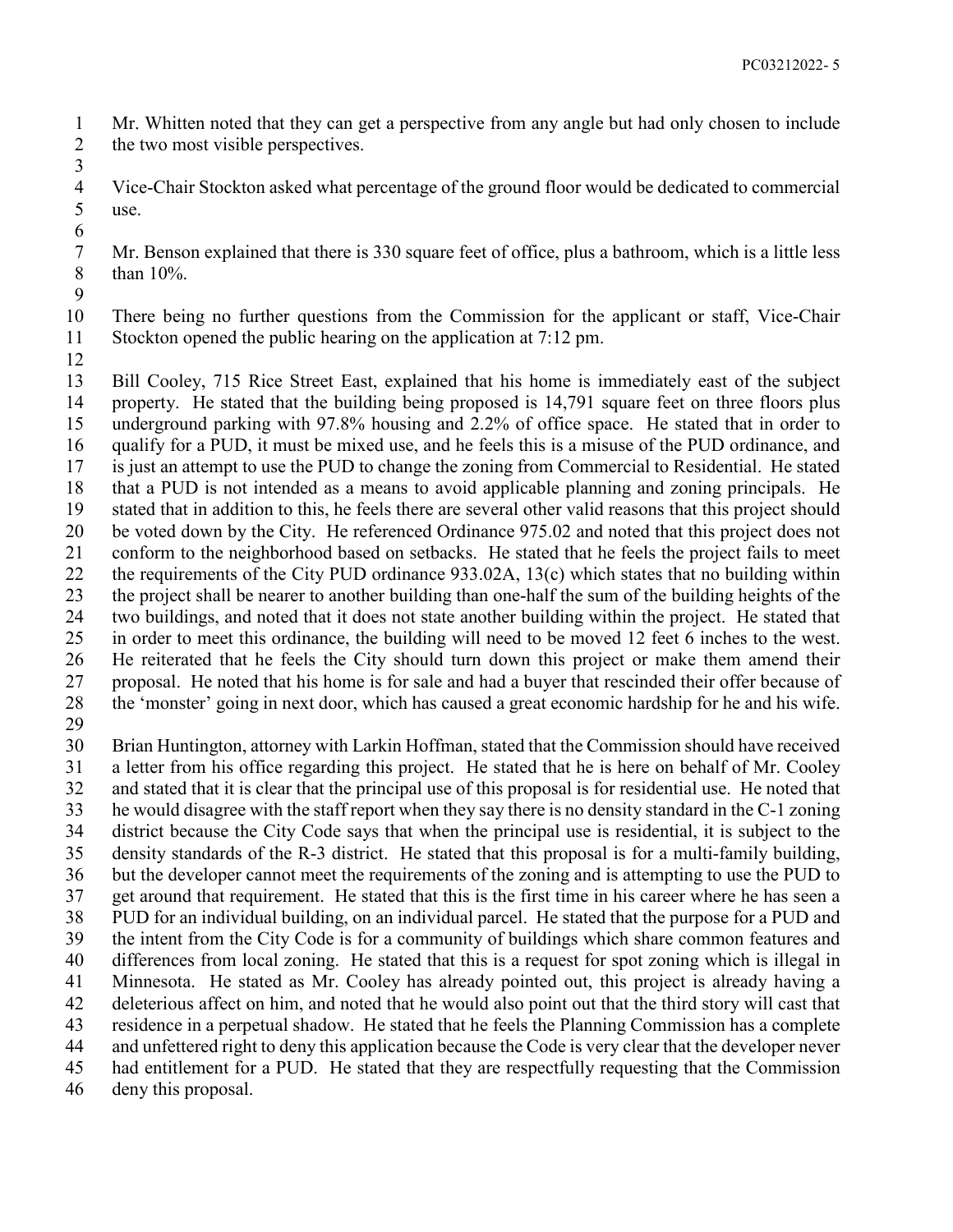James. R. Dorsey, 729 Rice Street, stated that his comments are essentially neutral because they are not necessarily in 'love' with what is currently on the subject property, but were subject to a lot of parking issues along Rice Street. He stated that between what would be allowed under the existing zoning ordinance and the proposed project, he and his wife would prefer the proposed PUD project. He stated that he can understand Mr. Cooley's objection because the building will be a wall along his property and noted that even if it was developed as zoned, he believes there would still be a wall along his property. Director Goellner stated there were no people that called in to the meeting that have asked to speak at the public hearing. There being no additional persons wishing to provide public comment on the application, Vice- Chair Stockton closed the public hearing at 7:21 pm. Vice-Chair Stockton asked for the Commission to share their questions and feedback on the application. Commissioner Schwalbe asked about the comments made that this is an attempt at 'spot zoning' and asked for staff's opinion. She stated that it does appear that putting in one small office in the building in order to be a PUD is a bit of a stretch. Community Development Director Goellner referenced a slide within the presentation, and noted that she would like the Commission to focus on whether this PUD meets the criteria for a Planned Unit Development, including whether this PUD is calling for a higher standard of site and building design than would be seen in the current zoning, and if they feel this PUD is intended as a means to vary from the applicable zoning. Vice-Chair Stockton asked whether the design standards, with regard to the setback, was limited to Lake Street only. Community Development Director Goellner explained that her understanding is that requirement is for the Bluff District and Lake District, but would need to double check if it was required for the Wayzata Boulevard District as well. Assistant Planner Quarles noted that they are technically not considering the design deviation tonight because that is noted as a future PUD General Plan request, and the Commission is just being asked to consider the concept level plan. Commissioner Sorensen asked if this proposal had all commercial on the first floor whether it would comply with the C-1 zoning and whether this hearing would be necessary. Assistant Planner Quarles stated that if the first floor was all commercial, then a public hearing would not be necessary because it would comply with C-1 zoning.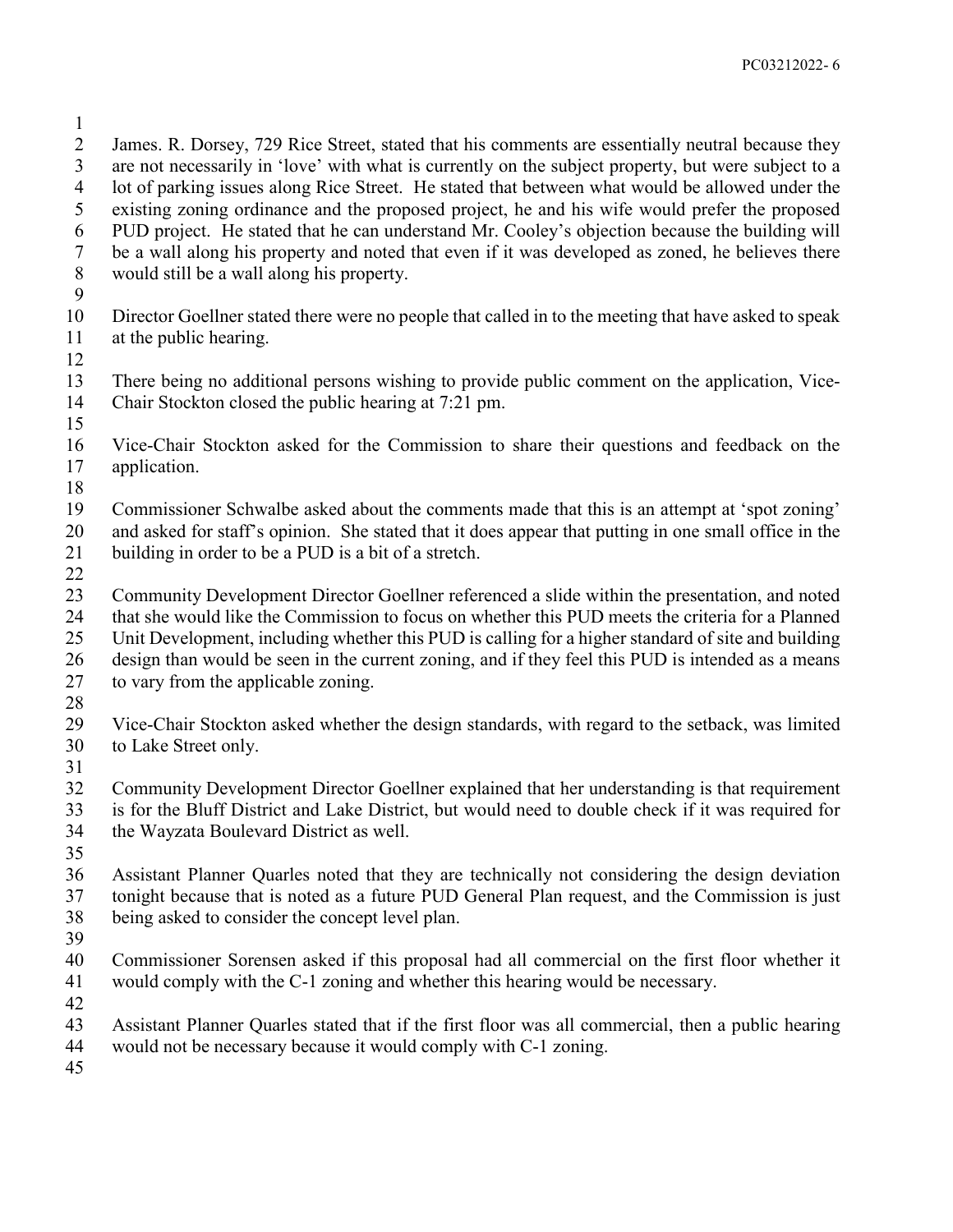Commissioner Severson noted that the applicant had mentioned that they could have just applied

for a building permit, and asked staff to confirm that this was what they were referring to in that

- they could have made it all commercial on the first floor, and none of this application would have been necessary.
- 

 Community Development Director Goellner stated that this was correct, and noted that typically when there is an applicant that really struggles to meet zoning restrictions, that is why a PUD comes forward. She stated that it is rare to see an applicant say that they can meet the code requirements with adjustments that would not be major to the building footprint.

 Commissioner Severson asked if the existing building was currently all commercial use, or if it included some residential.

 Community Development Director Goellner stated that there is currently no residential use on the site, and it is fully commercial.

 Commissioner Merriam asked for staff's thoughts on the PUD setback language issue she had mentioned earlier.

 Community Development Director Goellner stated that in the discussion earlier, staff was referring to Chapter 933 Section 2.13 which is about different requirements for setbacks. She stated that there is a note within that saying no building within the project shall be nearer to another building than one-half the sum of the building heights of the two buildings. She stated that in the time she has been with the City, they have always interpreted that provision to mean buildings 'within' the PUD. She stated that there are setback requirements within a zoning district to manage setbacks within properties that are adjacent. She stated that it can be difficult for the city to verify the height of neighboring buildings in a systematic and consistent way because they would typically obtain that information from property owner/architect. She reiterated that staff has always interpreted this language to mean it applies to buildings within the project, and it has not been their practice to measure the setback of buildings on the neighboring properties.

 Commissioner Merriam stated that she is having a difficult time with this proposal because she believes residential use is more appropriate for that location than commercial. She noted it would reduce the amount of parking and the traffic, and would be more complimentary to the setting, but she is having a difficult time with the setback issue. She stated that it is unfortunate that the zoning in C-1 is written the way it is in this location. She stated that she thinks there should be a greater setback off of Rice Street so it is more in line with the houses to the east. She stated that she would like there to be more of a setback on the third floor from Rice Street if this moves forward, and would also like to ask for an increased setback off of Rice Street so it is more in line with the homes.

Community Development Director Goellner explained that she had not worked through the exact

scenario where the City has requested larger setbacks in a PUD, and would like to verify that

- within City Code.
-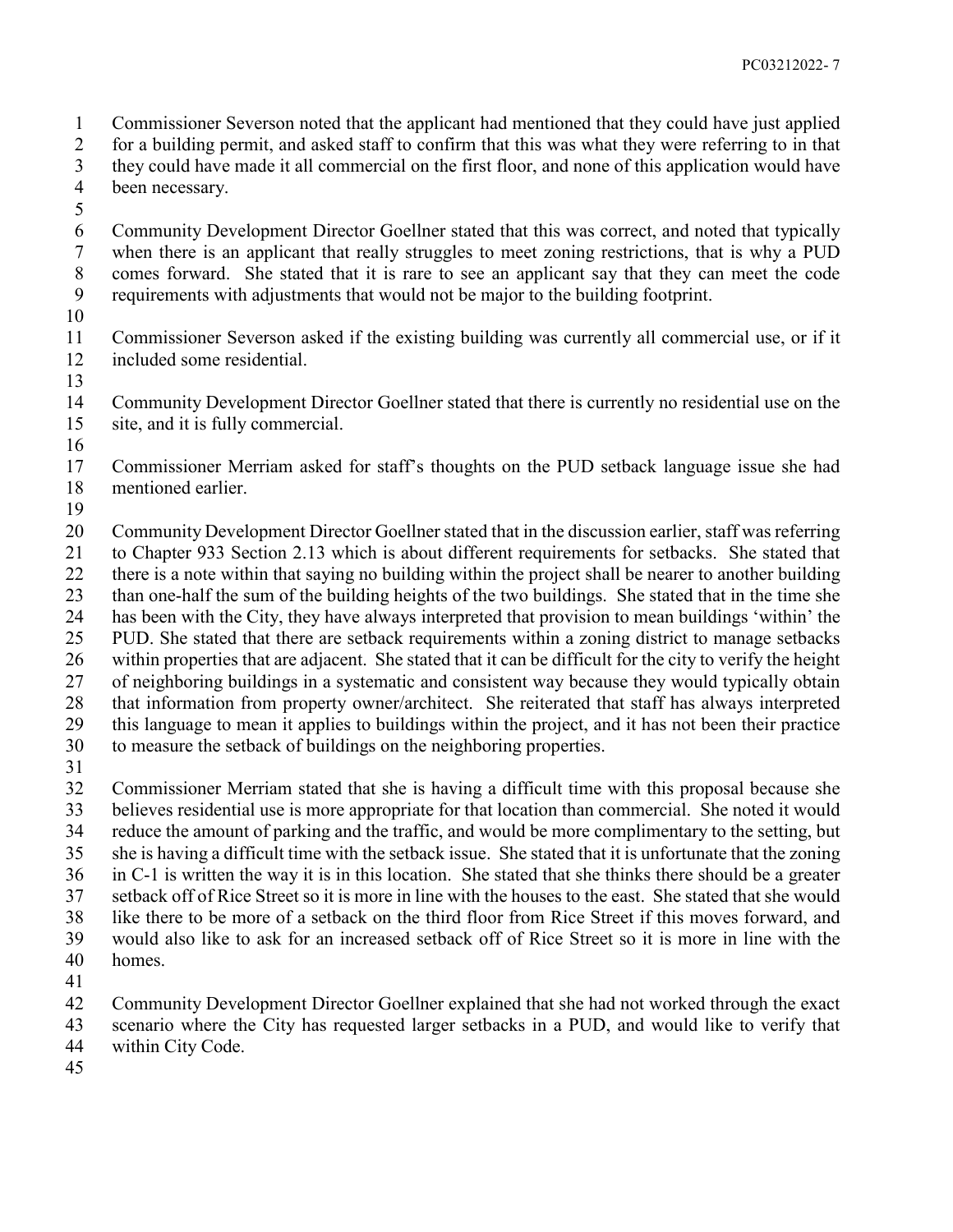Vice-Chair Stockton stated that there is no impervious surface requirement for the project because of how this is zoned, which she feels is odd. She asked under what zoning there would be an impervious surface requirement, and it would be for this lot.

 Assistant Planner Quarles stated that PUD District specifically does not set an impervious surface limit nor does C-1. She stated that in the staff report, she had included R-5 standard as a comparison, which typically has an impervious surface limit of 35%. She stated that would not technically be applicable to this project because of the office, but explained that she had included it for comparison purposes.

 Vice-Chair Stockton stated that she feels the project needs to decide if it is residential or if it is complying, because of the various impositions it makes on the City Code in ways that feel detrimental to residents or the City's intent.

 Commissioner Schwalbe stated that she feels there is a lot to like about this project because she likes how it looks. She stated that the setbacks didn't bother her too much but could see if you were on Rice Street, you may want it moved over a bit. She stated that she likes the architecture and noted that she feels like it looks like it belongs there. She stated that she is concerned about the first floor office space just being something that got put there so the PUD would work.

 Mr. Benson stated that Commissioner Merriam brought up the setback along Rice Street and after speaking with his architect, and as a potential condition, they would be open to exploring pushing the building further north in order to get it further away from Rice Street. He stated that they can also add more office space on the first floor if the City would like, but his goal was to have more green space on the site, and noted that more office space would require more parking. He reiterated

- that they feel having this parcel as a PUD would be of benefit to the City over its current zoning.
- Vice-Chair Stockton asked if they would also be open to changing the setback on the third floor from Rice Street as mentioned.
- 

 Mr. Benson stated that they can look at it, but asked for consideration of the recess in the front of the building.

 Commissioner Sorensen stated that many of his thoughts are similar to Commissioner Merriam's. He stated that he thinks this is a very thoughtful application and feels the proposal for a more residential nature to the building and how it deals with parking, is an improvement over the C-1 requirements. He stated that as they look at the criteria of a PUD, the two things that, to him, are a bit concerning are first, the architectural nature of the building and how it fits in with the surrounding neighborhood. He noted he understands that is subjective, but he would encourage a bit more thought and compatibility with the surrounding neighbors. He stated that the other issue he sees is the setback from Rice Street. He stated that if the applicant was willing to push the building north and increase that distance off of Rice Street, it would be much more appealing. He reiterated that generally they have done a lot of things well with their proposal. 

 Commissioner Severson stated that she would echo what has already been said. She stated that it is a nice design and she likes a lot of it, but has similar concerns to what has been raised already.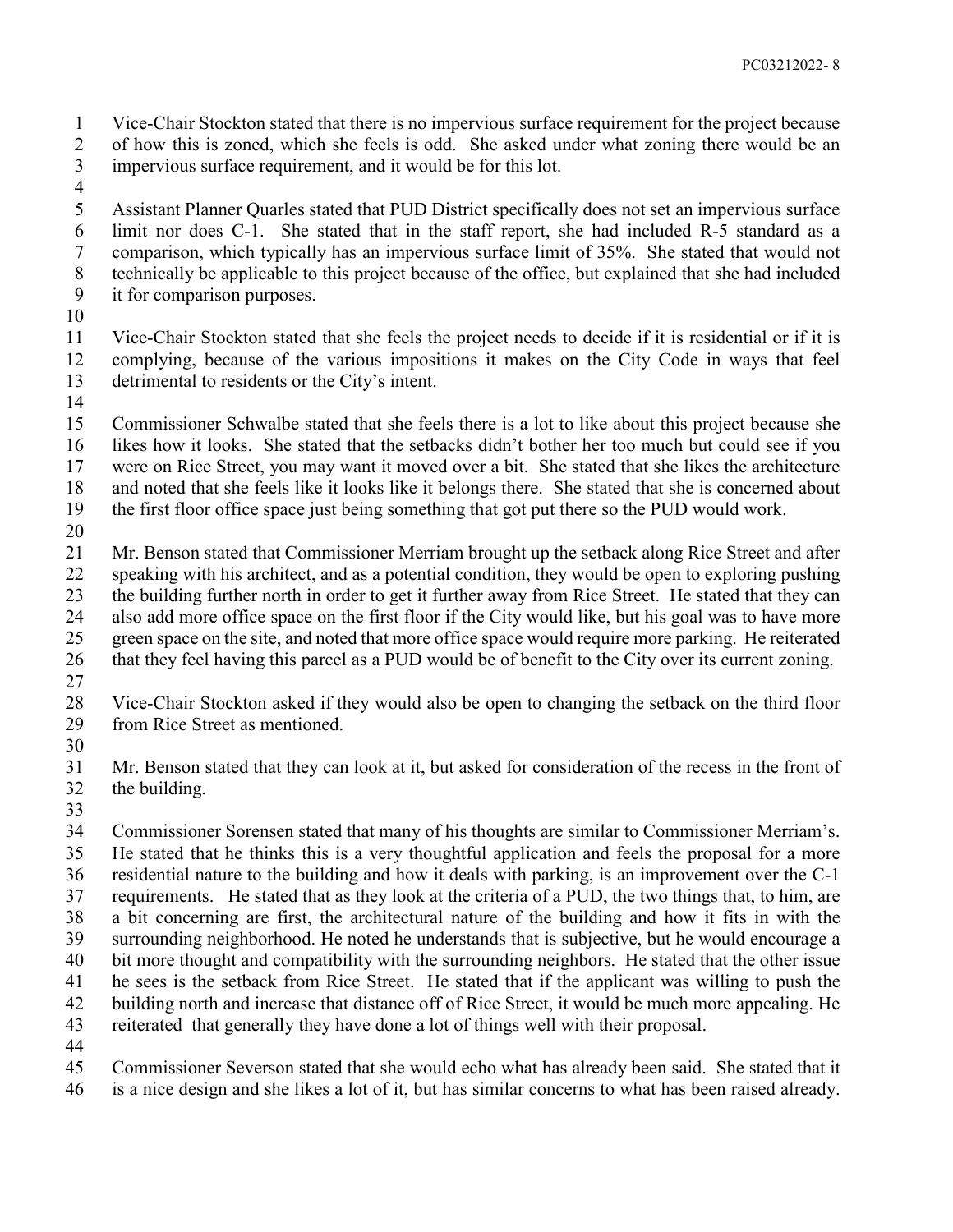She stated that if this will be mostly residential, she does not feel it really fits in with the other residential properties, primarily along Rice Street. She explained that she was inclined to ask the applicant to come back and make some of the adjustments that have been talked about, and see if those will meet more of what the Commission is thinking.

 Commissioner Merriam reiterated that she would like to see more of a setback along Rice Street, as well as the third level setback. She stated that she would also like to ensure that the east side of the building looks appealing for the neighbors. She stated that she feels having the PUD in order to have residential rather than commercial makes sense.

 Vice-Chair Stockton stated that she feels the project, architecturally, is a nice looking building and does consider the elements of the design standards. She stated that her concern is the same as the rest of the Commission about the setback and impervious areas. She noted that she thinks moving the building, may potentially be part of the solution.

 Mr. Benson confirmed that they are open to a PUD with conditions, including a larger setback off of Rice Street, more in line with the adjacent residential homes to the east. He stated that they may be able to bring the entrance onto Rice Street, like the homes, and could look at the third floor on the Rice Street side to see if it would be pushed back a bit. He reiterated that if the City wants more commercial on the main level, they could also consider that as well. He stated that they would appreciate sticking with the Broadway side third floor elevation, as proposed. He stated that he 22 could modify the building and construct it according to the code, but explained that he would much rather do the project that is being proposed.

 Community Development Director Goellner reviewed the options available to the Commission in making a recommendation on the Application, including approving the PUD with conditions related to the front yard setback along Rice Street, entrance off of Rice Street, and more commercial space. She explained that approval recommendation could be given with conditions, but noted that there is a tipping point where the conditions ultimately show you a very different site plan than what is currently seen. She explained that sometimes recommended changes are so small that everyone can just imagine them, however sometimes they are more significant than that. She stated that she is starting to see some gray areas in some of the possible conditions, for example, the front yard setback since the R-3 setback is 20 feet, but many of the homes exceed that, so having the setback be more 'in line' with the homes on Rice Street is a bit unclear. She stated that the amount of commercial space is also a gray area because she is not sure that the Commission can envision that without seeing a new site plan. She stated that when that is the case, she would recommend a denial recommendation so the applicant can return with a new application after a new neighborhood meeting, hold a new public hearing all with the new site plans.

City Attorney Schelzel stated that this is a PUD application, which is a two stage approval process,

and noted that this is at the first concept plan stage. He explained that if the Commission

recommended approval with conditions, the applicants will have to come back with a more fleshed

out plan at the general plan stage. He also noted that there is nothing binding about approval of a

PUD concept plan, but noted that Community Development Director Goellner's point is well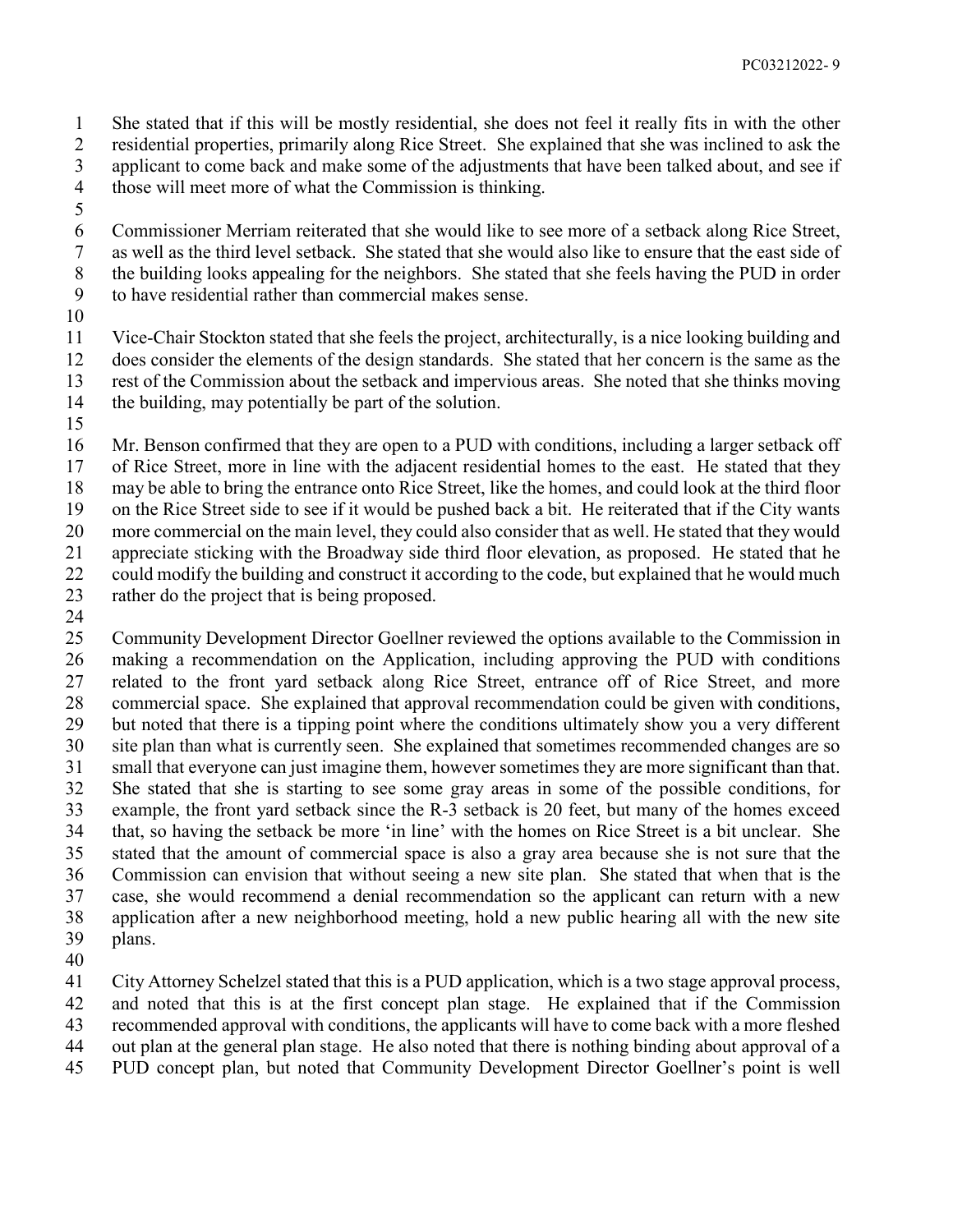taken, that if the conditions are so significant that a new plan is needed, then it is easier for all concerned to recommend denial.

 Commissioner Merriam asked if the other Commissioners were thinking that there needed to be a larger percentage of office space, and asked why the City would want to see more office space in this building. She stated that in her mind, that would just create more traffic, and she wasn't sure that was what the City really wanted.

Commissioner Severson stated that this parcel is zoned C-1, but agrees that it would create more

- 10 traffic. She explained that she is wrestling with this because if it is zoned C-1, it should have more commercial space, but acknowledged that will create more traffic, more parking, and less green space.
- 

 Commissioner Merriam noted that this is where she feels the PUD comes into this, because it gives them more flexibility to not have all the office space. She stated that she thinks it would be acceptable to not add any additional office space to the project.

- 
- Vice-Chair Stockton stated that if it has the entrance off of Rice Street, it would also me more consistent with the residential access points.
- 

 Commissioner Schwalbe asked about the separate application that Community Development Director Goellner had mentioned that could come forward in the future.

 Community Development Director Goellner stated that it could be more detailed version of what they are seeing today, or it could be a completely different application. She stated that this property is guided for Mixed Use, and is zoned for commercial use on the first floor in the long-term with residential above. She stated that she believes the origin of this zoning is that Broadway is meant to have a commercial look and feel south of Wayzata Boulevard to support the commerce that exists on Lake Street and Wayzata Boulevard.

 Commissioner Schwalbe asked if 330 square feet of office space on the first floor met the City's requirements.

 Community Development Director Goellner stated that it did not meet the current zoning because the City requires commercial on the entire ground floor, with residential above.

 Commissioner Sorensen stated that it appears as though the conditions that have been discussed are relatively minor, but agrees that they may be a bit vague. He stated that the applicant seems willing to compromise on some of the issues that have been raised. He stated that he is not uncomfortable with the amount of commercial space for this building, and thinks the setbacks along Broadway are better than they are now, rather than making them all 10 feet.

Mr. Whitten stated that they did a sketch of how the building could shift back from the setback on

- Rice Street, but had not submitted it. He noted that they have that sketch with them if that would
- help the Commission understand what that would look like.
-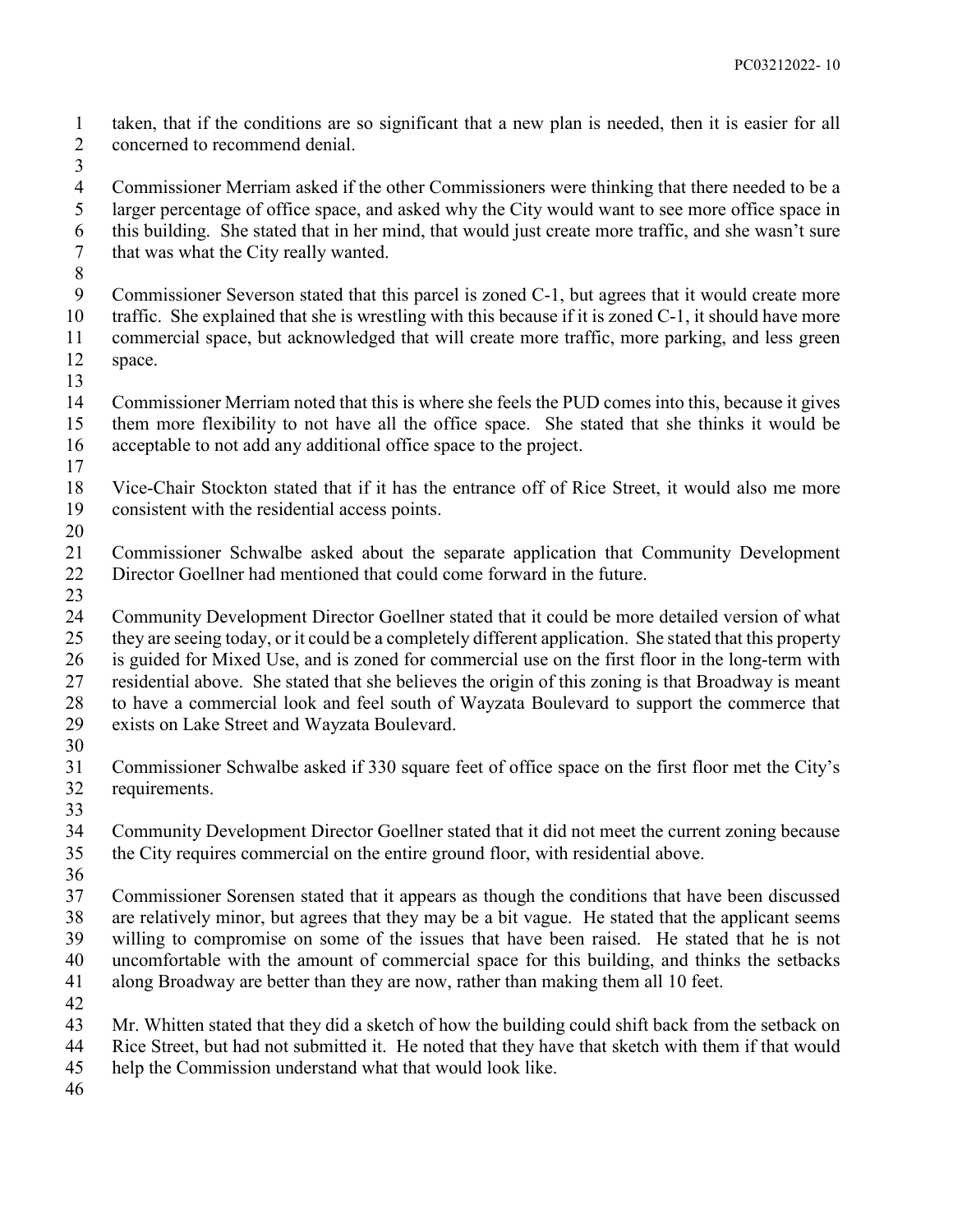Vice-Chair Stockton thanked Mr. Whitten for offering, but explained that the material needed to be submitted prior to the meeting.

 Commissioner Sorensen stated that he thinks they are very close, and does not want the Commission to 'throw away the baby along with the bath water'.

 Vice-Chair Stockton stated that overall, she feels the proposal has a lot of positives but lacks some clarity.

There being no further discussion, Vice-Chair Stockton asked for a motion on the application.

 Commissioner Severson made a motion, seconded by Commissioner Schwalbe, to direct staff to prepare a draft Planning Commission Report and Recommendation with appropriate findings reflecting a recommendation of denial of the Planned Unit Development Concept Plan at 150

Broadway Avenue South for review and adoption at the next Planning Commission meeting.

 Director Goellner completed a roll call vote on the motion. The motion carried 4-1 (Merriam opposed).

 Commissioner Merriam stated that she voted in opposition to the motion because she sees residential as more appropriate in that location, and because the building could be exactly the same and not require any approvals, and she does not think that is what the neighbors are looking for either.

# **b) Development Application for 1022 Wayzata Boulevard East**

 Consultant Planner Eric Zweber introduced the application for 1022 Wayzata Boulevard East, that would involve demolishing the existing building and constructing a new two tenant commercial building to be occupied by Caribou Cabin and Urban Wok. He stated that the applicant is requesting a lot combination, a Comprehensive Plan amendment, a zoning map amendment, and a Conditional Use Permit for the project. He reviewed the surrounding neighborhood zoning, and noted that this request involves two parcels, one of which is zoned C-3 and the other R-3A. He reviewed the land use guidance from the Comprehensive Plan, and noted that one of the parcels is guided for Mixed Use Commercial-Residential and the other Central Core Residential. He reviewed an aerial photo of the lots with the existing structure and the failing retaining wall, and reviewed the existing conditions on the two parcels. He stated that the southern parcel is considered a non-conforming lot because of its size. He reviewed the proposed site plan and building renderings, and explained that the proposed project would be accessed from the Huntington Avenue right-of-way. He gave details surrounding the lot combination and explained that both parcels are under common ownership. He noted that a combination would eliminate the non-conforming southern parcel and would meet the standards of the C-3 district. He reviewed the details surrounding the Comprehensive Plan amendment and goals, the zoning map amendment, parking plan, access and circulation plans, drive-thru stacking plans, and the potential noise from noise and operation. He gave an overview of the design, landscape, fencing, and tree preservation plans, and noted that no deviations have been requested. He noted that the applicant is planning on installing a new retaining wall to replace the failing retaining wall that is on the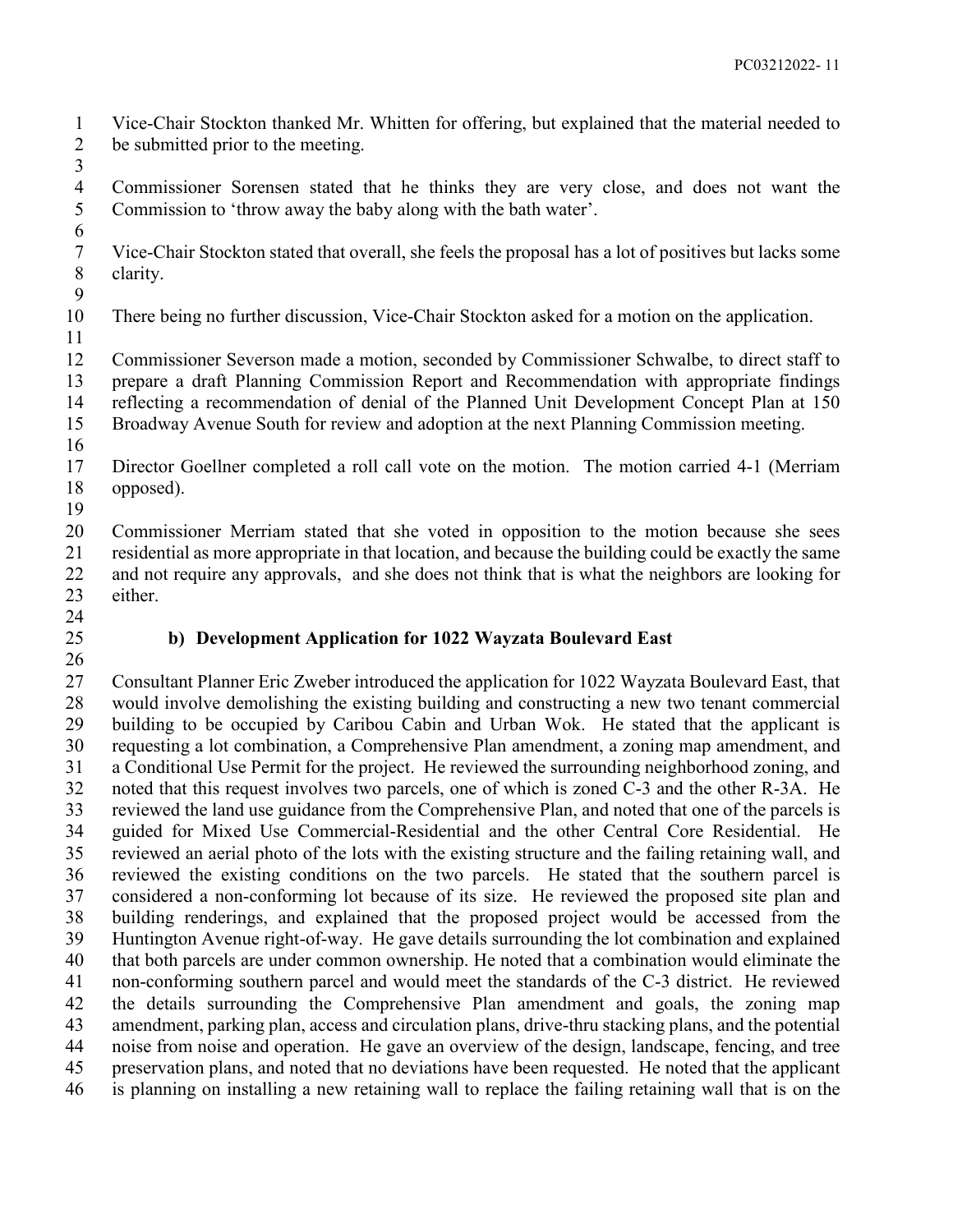southern parcel. He noted that there was a neighborhood meeting held on March 3, 2022 with 10 neighbors in attendance. He explained that there were also two letters included in the packet, as well as two others that were provided to the Commission today, and gave a brief overview of some 4 of the concerns and questions raised by residents in those letters and at the meeting. He reviewed<br>5 the key questions for the Commission to consider in reviewing this application. the key questions for the Commission to consider in reviewing this application. At the conclusion of Mr. Zweber's presentation, Vice-Chair Stockton asked if the Commission had any questions for Staff. Commissioner Schwalbe asked if the applicant was the current owner of the southern parcel. Planning Consultant Zweber confirmed that the applicant currently owns both parcels that are part of the application. Commissioner Schwalbe stated that there is a wooden fence that is currently in place on the southern lot, and asked if that would be replaced as well as a stone fence installed. Planning Consultant Zweber explained that it was actually a retaining wall, and the failing wall would be replaced with a stone retaining wall and then a 6 foot opaque fence would be installed on top of the wall. Commissioner Schwalbe asked how far this will go.  $\frac{23}{24}$  Planning Consultant Zweber stated that the distance between the nearby driveway and the retaining wall may be less than 20 feet because according to the survey provided by the applicant, the 26 driveway to the south encroaches on the southern parcel. He stated that it is about 20 feet from the retaining wall to the property line of the house to the south. Commissioner Merriam asked about Lot 2 and its history. She stated that both parcels are owned by the same entity but are two completely different zoning designations, and asked how that came about. Planning Consultant Zweber gave a brief overview of the history of the area and the conditions in the area. Commissioner Merriam stated that the southern parcel seems to provide a nice buffer between the commercial property and the residential property. She asked if the parcel would remain in its current state because it is unbuildable, if the City did not allow the lot combination. Planning Consultant Zweber stated that the City Code does not call that lot 'unbuildable' because it is a lot of record, so it is possible the City would receive a request to develop that property with its current Comprehensive Plan land guidance and zoning in the future. Commissioner Severson stated that it appears as though you cannot take a left hand turn out of this property, and asked what would happen if people are leaving and want to go west on Wayzata Boulevard.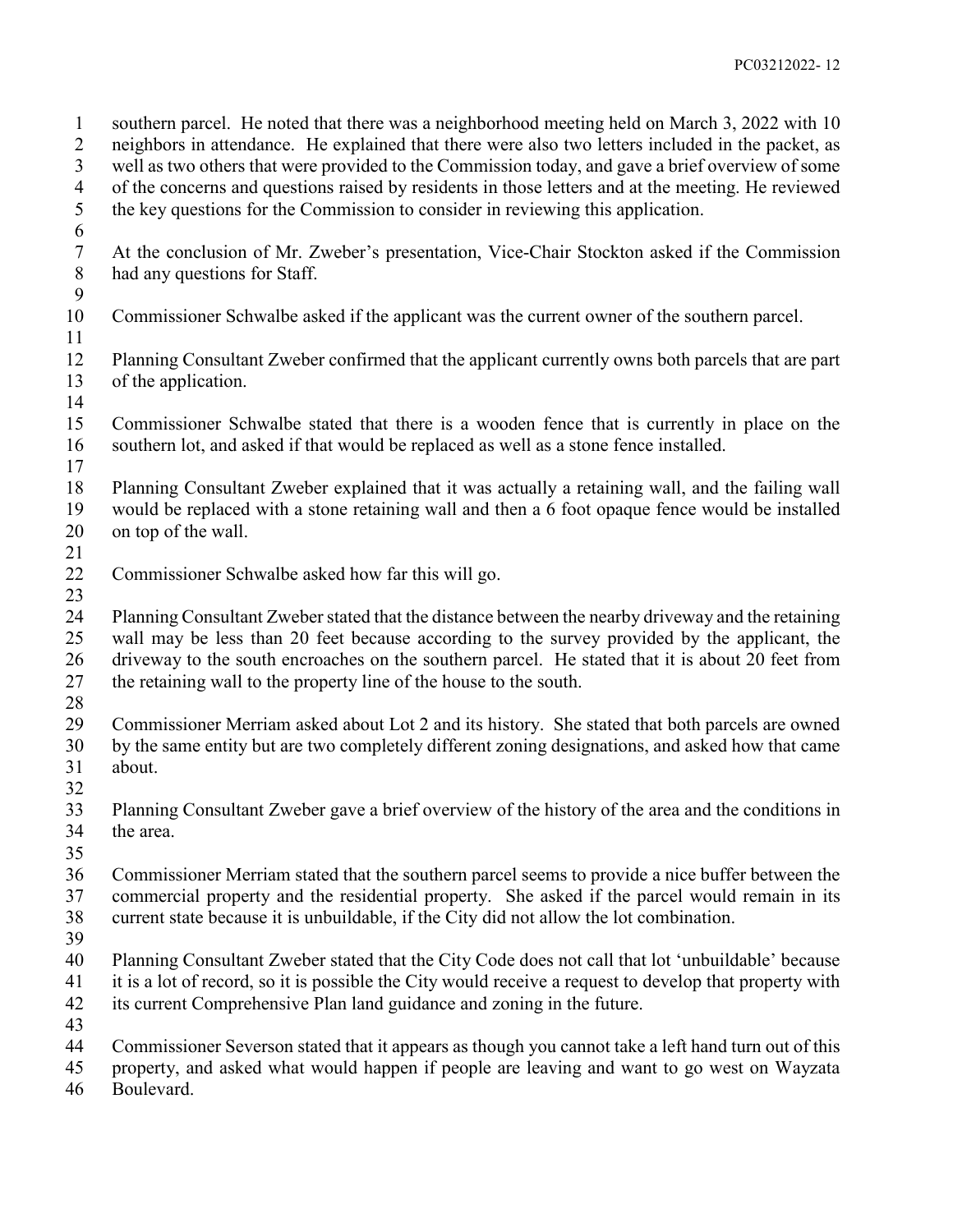Planning Consultant Zweber stated that the traffic pattern would be the same as it is today.

 Commissioner Severson stated that she thought you could take a left out of there when it was a gas station, and noted that traffic from an Urban Wok and Caribou will be more traffic than they have seen since the new road was constructed. She asked if there were any concerns about U-turns at Wayzata Boulevard and 101, or if the dry cleaner had concerns about traffic.

 Planning Consultant Zweber stated that the applicant has provided a traffic study that shows the traffic that would be generated, and it is all considered 'passing'. He stated that the City Engineer and traffic consultant have reviewed the study, and agreed with the conclusion that all the access movements would continue to 'pass'.

Commissioner Severson asked if there had been complaints from neighbors around parking or

- traffic issues for other areas in the City where commercial abuts residential, such as near Walgreens
- or McDonalds.
- 

 Planning Consultant Zweber stated that the City has heard some concerns and at the time of approval of that project, the applicant tried to mitigate those concerns with design features. He stated that similar to tonight's request, staff is asking the Commission to determine if the applicant has provided the appropriate design and mitigation because it is located adjacent to a residential

- neighborhood.
- 

 Vice-Chair Stockton stated that walkability and connectivity are primary goals of the City, and asked to what extent pedestrian 'traffic' had been considered in this very dense area.

 Planning Consultant Zweber noted that the applicant will remove the existing 5 foot sidewalk and install a 7 foot sidewalk. He also noted the applicant has included a bike rack in their plans, and

that there will be sidewalks on three sides of the proposed building. He stated that there is currently

a staircase between the cul-de-sac for Huntington Avenue to the south and the Huntington Avenue

right-of-way, which provides a pedestrian connection. He stated that the vehicular traffic on

- Huntington Avenue has been separated, but the pedestrian connection is still maintained through
- the staircase.
- 

 Community Development Director Goellner noted that walkability is important to the City's vision for Wayzata Boulevard and the City at large. She stated that was one of the first discussions staff had with the applicant when they mentioned having a coffee business that is solely for vehicle traffic, due to the fact that serving people in vehicles does not necessarily seem consistent with a walkable type business. She stated that there will be a pedestrian pick-up window offered with this business on the back side of the building.

 There being no further questions for staff, Vice-Chair Stockton invited the applicant to address the commission.

Applicant's representative, Farhad Akim, 1022 Wayzata Boulevard, explained that he is one of the

owners of this property. He noted that when they bought the two properties they had noticed the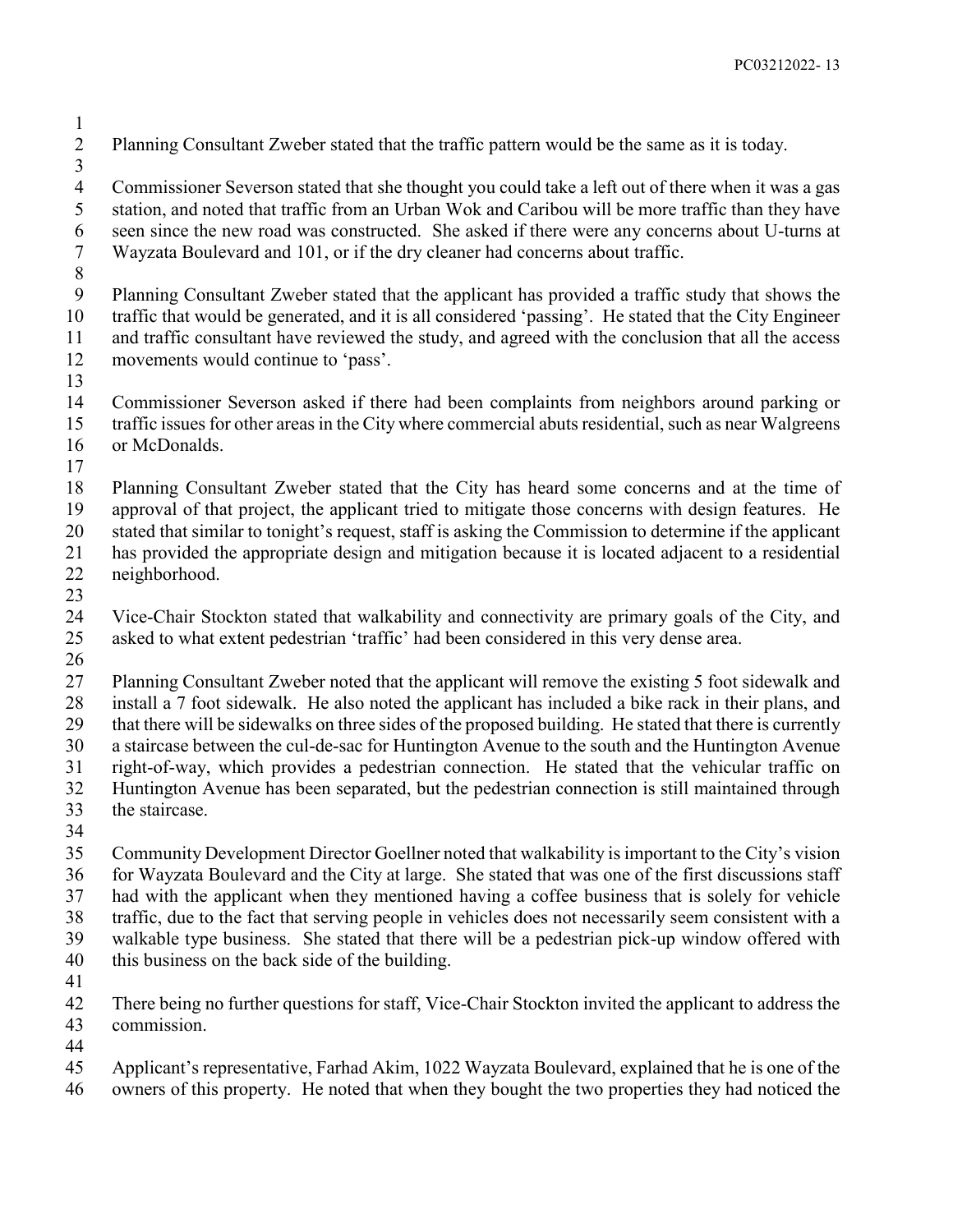two different zonings, and had originally thought about attempting to put a residence on the southern parcel. He stated that since he lives in the neighborhood, they had also thought about putting in condominiums, but after speaking with the neighbors they changed their plans. He stated that they found out about the medical building going in nearby and changed their plans to an office building, which then created concerns about it being intrusive. He stated that when they went back to the drawing board this time, they came up with the concept in front of the Commission tonight with Caribou and Urban Wok.

 Applicant's designer, Corey Englund, Reprise Design, reviewed some of the technical aspects of their design. He stated that the Caribou Cabin is a unique concept, and noted that while it is considered a drive-thru only concept, it does have a walk-up window that will be in the shared corridor between the tenants. He stated that the concept is focused on speed and fast service, so the menu is limited to the quick serve type items. He explained that the turn around time for this concept is one minute faster than a traditional drive-thru operation. He stated that he believes their stacking plans are more than sufficient, and feels that the traffic study supports this conclusion. He noted that Caribou's peak hours will be in the morning and Urban Wok's will be opposite, with the peak hours at dinner time, so the traffic demands will not be overlapping. He noted that Urban Wok focuses on fresh ingredients that are delivered daily, which means they utilize small vans, called Pronto service, for their deliveries. He reviewed some of their traffic impact information and noted that their proposal will obviously create more traffic than an empty, abandoned building, but the number of daily trips between their proposal and an operating gas station will be considerably less. He showed a picture of the proposed Trex fencing, and explained that it is has a shiplap style that will eliminate the possibility of headlights shining through the fence and will also substantially mitigate the noise from the cars. He stated that because of the grade in the area, people will not be able to see the drive-thru operations from their homes.

Commissioner Sorensen asked how long the current property owners have owned these parcels.

Mr. Akim stated that they have owned them for a little over two years.

 Applicant's potential tenant representative, Paul Guidera, of Caribou Coffee, stated that he currently lives in Plymouth, but lived in Wayzata for 20 years and considers it his hometown. He stated that this would be the third Caribou location in the City, and views it as very complimentary to the other two locations with the benefit of the first Caribou with a drive-thru. He noted that they had opened their first Cabin business in December of 2019 and since then have opened 30 more. He explained that their average drive through time is 2 minutes and 20 seconds, which is the equivalent of two cars going through this drive-thru in the time one car goes through a traditional drive-thru. He stated that the walk-up window provides service to the order ahead customers, which is about 25% of their business in the cabin locations. He explained that generally about 45% of their business occurs between 5:00 a.m. and 9:00 a.m. which he feels is very complimentary with the Urban Wok concept, but the trend has moved towards more iced beverages

- which has helped them increase their business in the afternoons, so there may be a bit of overlap with Urban Wok because of that trend.
- 

Commissioner Severson asked about the time to serve the walk-up traffic customers, as well as

signage for them to know where to come.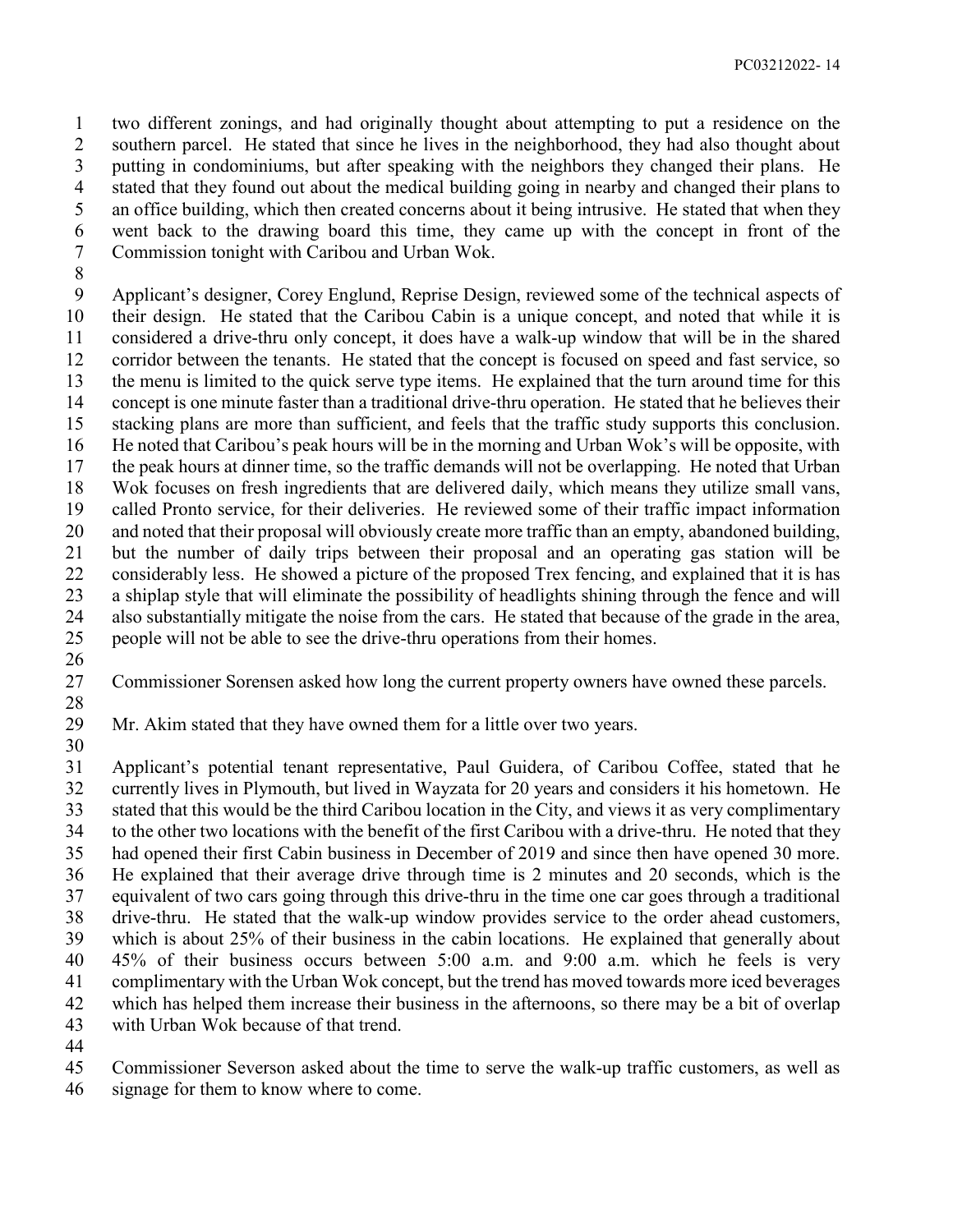Mr. Guidera stated that with the cabins, the drive-thru and walk-up windows are on opposite sides

of the building and the way this building happens to layout means the walk-up window is in the

 back. He stated that this is unique, so they will have to figure out what that means for signage. He stated that service times for walk-ups are generally fast, however one of the issues they have

- run into with order ahead customers is they do not have a way to determine when they will arrive.
- He stated that for most walk-up customers the service will be in the 2-2.5 minutes time frame.
- 

 There being no additional questions from the Commission for the applicant, Vice-Chair Stockton opened the public hearing on the application at 8:55 pm.

 Glen Schumann, attorney, Moss and Barnett, stated that he was here on behalf of Radiation Protection Products, Inc. who owns the building to the immediate west of this parcel. He suggested that this is a unique property, and noted that he had submitted a letter to the City today that had an attached drawing, and asked that they reference that while he shares some information. He stated that Huntington Avenue has been converted to space that is largely used by his client because it has parking spaces and driving patterns within it. He noted that his client has been paying for the maintenance of this area and through an agreement with the City, it has been developed into a parking area. He reviewed the current and future traffic patterns and parking in this area. He noted that the peak times for Caribou will overlap with the peak times of their tenant, Edina Realty, and feels it will be difficult for pedestrians and vehicles to cross this area safely during peak times. He stated that this area is very tight, and noted that he feels the R-1 parcel does not add anything because there is a steep slope and it is substandard. He stated that they have concerns about deliveries, and are not sure if Caribou and Urban Wok have control over the vehicles used for vendor deliveries. He stated that they feel there are a combination of factors that will change the safety and use of his client's parcel by running this much traffic in this many different directions through the same portal. He stated that this is not the only possible use for this property, and there are a lot of things required in order to make it work, including revision of the Comprehensive Plan, zoning, lot combination, and a CUP. He stated that all of the vehicles will be pushed to the periphery of this property, and right next to the adjacent properties. He stated that there are other uses that would immediately conform to the zoning and plans, and would ask that the Commission recommend denial of the application in order for there to be a more appropriate fit for this site.

 Gordy Straka, 130 Huntington Avenue, distributed a hand out to the Commission and explained that that he would like to point out a few things that were presented to the Commission that he feels were incorrect. He stated that Huntington Avenue was not always a cul-de-sac, and gave an overview of the history of the towing business at the former gas station. He stated that the neighborhood worked for about two years and finally got the City Council to agree to close off Huntington Avenue. He stated that the neighborhood was assessed for putting the cul-de-sac and new fire hydrant in. He stated that when the building that Edina Realty is located in was built, they wanted the whole cul-de-sac moved to the south because they wanted more room and the City said no. He stated that they also said when they were building the cul-de-sac, that the neighborhood wanted a stairway which did happen and is still there. The 35 feet wide residential property was originally part of his property before he lived there and believes it was taken off around 1948 when the Pickett family lived there. He explained that property was deeded off at that time to the dry cleaners because he was planning on bringing a driveway in from Huntington. He noted that he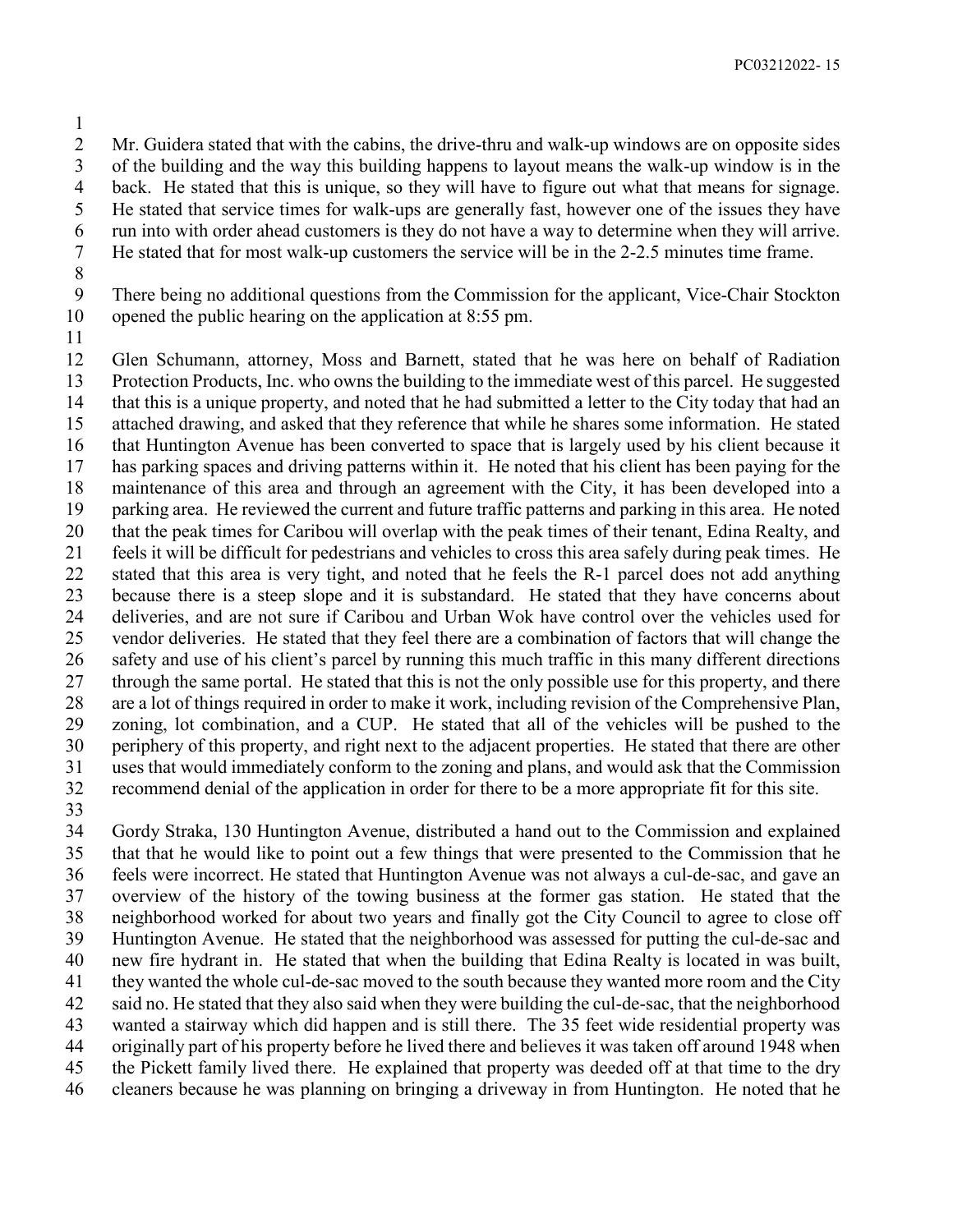used to work at the gas station and noted that there used to be a tuck under garage at the gas station before it was filled in. He noted that he has lived in his home for 52 years and the southern parcel has been residential the entire time which is how they want it to be kept because it is a buffer between them and a commercial property. He stated that they are completely against the lot combination and a zoning change. He stated that he would also like object to a CUP for a drive-thru.

- Vice-Chair Stockton reminded Mr. Straka that they were trying to keep comments to around three minutes, and asked him to wrap up his comments.
- 

 Mr. Straka presented Vice-Chair Stockton with a note from another neighbor, and Community Development Director Goellner suggested that the best thing may be for staff to scan the note and include it in the public record.

 Mr. Straka stated that, Mr. Akim, the property owner, has a Wayzata mailing address, but does not live in Wayzata, and he asked the Commission to listen to the concerns of the people who actually live in the City regarding noise and the drive-thru speaker. He stated that the note he passed along was from Marty Johnson at 117 Central who was at the meeting earlier but had to leave.

 Tom Kraus, 137 Huntington Avenue, noted that one of the goals in the Comprehensive Plan that was mentioned by Planning Consultant Zweber was to protect property values through consistent relationships of land use and the need to enforce transitional uses or buffers between incompatible uses. He urged the Commission to consider the impact on the neighborhood because the drive- thru will be between 50-100 feet from a number of people's backyards and with the menu board and microphone, he assumes that at 5:00 a.m. everyone that lives there will know and hear every order that comes through. He noted that he had sent in a Power Point presentation with a few pictures for the Commission to consider. He stated that the applicant seems very proud of the fact that they can stack 17 cars in the drive-thru even though it is 50 feet from someone's home. He stated that the neighbors are not very excited about this beginning at 5:00 or 6:00 a.m., and noted that they are also concerned about the potential smells from cooking at the Urban Wok. He urged the Commission to protect the adjoining neighborhood from traffic, pollution, drive-up customer noise, light pollution from parking lot lights, and to keep the residential buffer. He stated that he agreed with the statement made by one of the other neighbors tonight that there are better uses for this land and would ask that the Commission recommend denial of this application.

 Nancy Sloan, 144 Huntington Avenue S, stated that she feels this proposal will cause an adverse impact on their lovely neighborhood because of the noise of the cars idling, radios, noise of the speaker, and the lights. She stated that she is a Caribou fan, but she can already walk to the one at Lund's or the one Downtown. She stated that discussing walkability on the Huntington right-of- way does not make sense because it is a parking lot and is not a safe place to be walking. She explained that her biggest concern is the volume of traffic that will be increased and noted that in the morning there are school buses out there stopping traffic and now there will be 17 or more cars coming through the drive-thru which will just increase the traffic and potential safety issues. She stated that she is concerned for the kids standing there, that you can only make a right turn to get out of there, and feels this tiny lot will just create a traffic nightmare. She stated that she thinks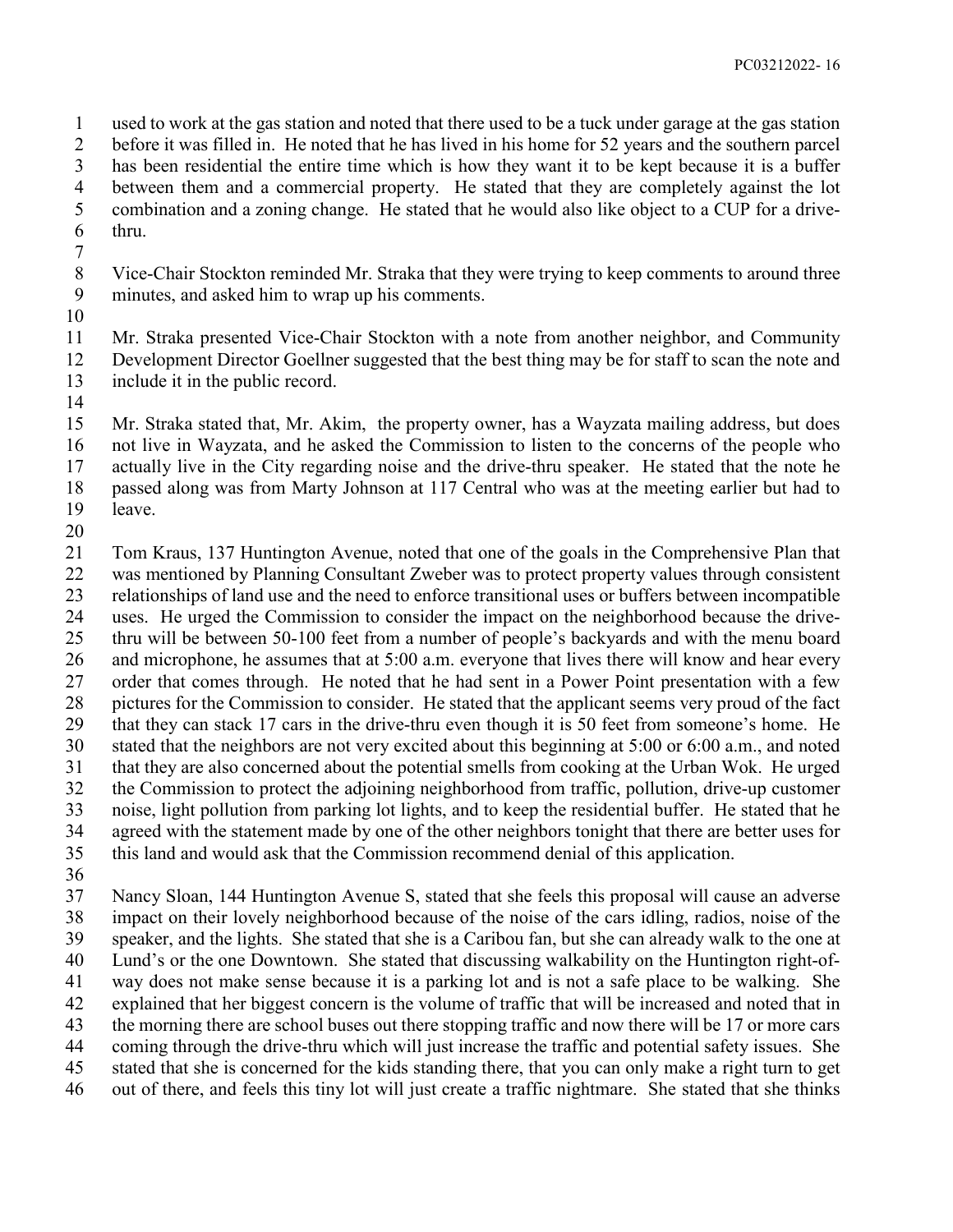the residential buffer absolutely needs to be preserved. She stated that when the gas station was in operation, there may have been eight cars at a time there and this proposal talks about 17 cars plus the parking spots. She stated that she would question the slide that was presented that stated that the traffic would be improved from what it was with the gas station. She stated that there has to be another business that doesn't include a drive-thru, and noted that she thinks that a drive-thru is the worst concept that could be put in this spot and does not want to bring more traffic into an already congested area.

 Teresa Fisher, 127 Central Avenue S, stated that the slope is more substantial than can be seen in any of the renderings. She stated that the wall that was put up a short time ago does nothing to block her residential experience from the commercial area, and that is with a quiet building that has had nothing going on since about 2008. She stated that she empathizes with the property owners and wants them to be able to develop their property, but asked them to see this from her side of the fence. She stated that they did not come to her door and see her back deck and her view of the Edina Realty lights, which are already annoying and intrusive and make it look like she lives in a commercial zone. She stated that she cannot imagine having lights coming through her backyard at all hours of the morning, especially because she is not a morning person. She asked the applicant and the Commission to imagine car lights going through their backyards for hours every day, and understand the impact that would have on the neighborhood and consider doing something else.

 Bruno Silikowski, 173 Huntington Avenue, stated that he is against this proposal, but is not against repurposing the site because he thinks that makes a lot of sense. He noted that he and his wife did some research along with some of the neighbors and found that the Council, last year, reconfirmed that the 4,000 square feet of land should remain as residential. He stated that this makes sense because it is a buffer from the commercial side. He stated that where he lives, the street comes up so from his front step, he is literally looking at the cars on Wayzata Boulevard. He stated that he understands the applicants are trying to protect the neighbors from light pollution, but he feels they will see everything and doesn't feel the fence will do anything. He stated that one thing that nobody has talked about yet is carbon monoxide which is heavier than air. He stated that many of the neighbors in the area will be the recipient of all that carbon monoxide dropping down from cars idling waiting in the drive-thru lane. He stated that traffic congestion has been talked about quite a bit and noted that he realizes the City has tried to improve that intersection, but it is slowed there more than it was before and this project will not help. He stated that the biggest thing in his mind is the unfairness of the property value impact for those who live very close by when they try to sell their property. He stated that having said all of this, he wants to make it clear that he wishes the applicants well, and hopes they find a way to repurpose the lot to something more appropriate and less impactful to the neighborhood. He stated that perhaps it is something as simple as moving forward with Urban Wok but not the Caribou Coffee shop.

 Bob Fisher, 127 Central Avenue S, stated that their home faces east toward the senior apartment building, and explained that the traffic gets stuck on the hill all winter long. He stated that because

there is only one way people are supposed to get into this lot, he thinks people will be cutting

through, come north on Central Avenue and then turning left by the dry cleaners. He stated that

he also knows that there will be a lot of people that have not had their caffeine waiting in line, and

expects horns honking if things don't move as quickly as they would like, which is another noise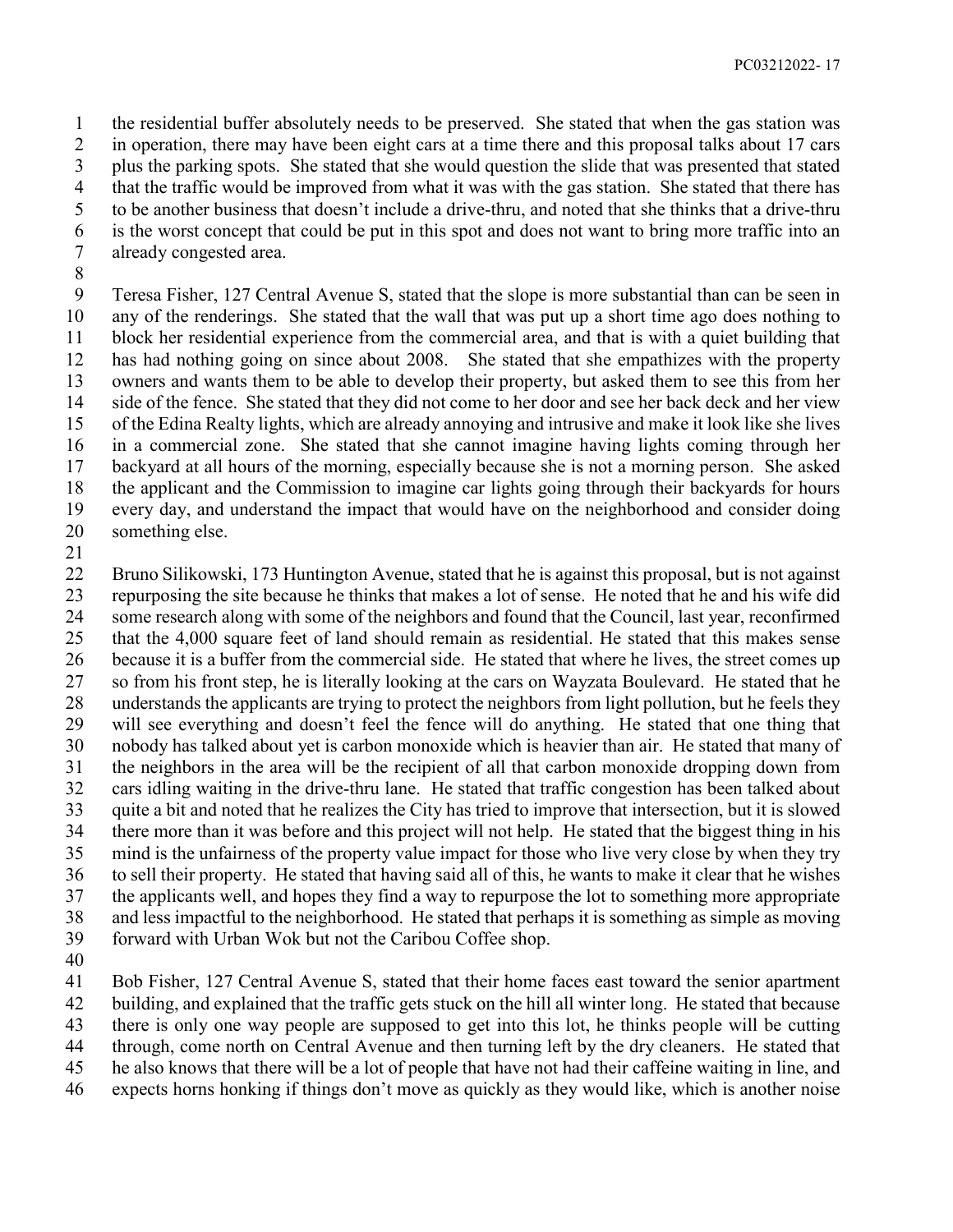pollution issue that the neighbors will have to put up with. He stated that he would also like to see something happen on this property, but does not think this proposal is a wise and proper use for the land. He stated that he feels this use would also decrease property values in his area and reiterated that he would like to see something else happen in this location.

 Charles Gustafson, 109 Central Avenue S, stated that his backyard is very near this project and the menu board and audio speaker will basically be in his backyard on his patio. He stated that he can see above the fence, and with his two story house will be looking down into that property and lights will be shining into their bedrooms. He stated that the truck that comes through to pick up the garbage wakes them up at 6:00 a.m., but if a business is opening at 5:00 a.m. and there are vehicles including motorcycles and big trucks or anybody playing music coming through, they will also hear them because they will be within 50 feet of their deck. He stated that they are very concerned about the noise. He explained that the retaining wall was built about three or Four years ago and did not follow code and fell down shortly after there was a rainfall. He noted that they had rebuilt it the following year but about two weeks later, it fell down again. He stated that he would like to see an engineering study to be done in the area if they consider any kind of retaining wall. He stated that regardless of what is done on this parcel, he would like to see something done about the retaining wall, and noted that water mitigation is another issue that concerns him. He explained that what is currently happening is washing his property away and noted that he feels there may be some serious environmental pollution control issues with the run off from the oil and past gas station use. He stated that he is a huge fan of Caribou Coffee, but as mentioned earlier, they can already walk to the nearby Caribou locations. He stated that he thinks there could be some other use for this parcel that is less invasive for the neighborhood. He suggested that they consider something more like a park that would be socially available for people to stop and gather.

 Dexter Andrews, 161 Huntington Avenue, stated that he has been in this neighborhood for 43 years 27 and feels it is a gem. He stated that it is one of the few that is left, and noted that his home is 115 years old. He stated that he feels this area needs to be preserved, and that they shouldn't encroach more on the properties. He stated that he has liked one thing that has happened with the pandemic because people are getting out and walking around more. He stated that there has been a lot of foot traffic on Huntington with dogs and kids, and he worries what would happen if it gets crowded from this proposal.

 Greg Boeder, 123 Benton Avenue, stated that he can see the gas station from his driveway and has been looking at that eyesore for 26 years. He stated that anything to get rid of the gas station would be great. He stated that he understands that there are concerns about more traffic and lights, but he feels that is what Wayzata is. He stated that he lives next to the Legion, and he gets noise sometimes at 2:00 a.m. He stated he loves the City and doesn't buy into the concern that one more place is going to add more lights, traffic and noise, because there is already traffic all the time, and did not think one additional place is would make a difference. He reiterated that he supports doing something to this lot in order to make it not an eyesore that gives people a stopping point between Lund's and Downtown. He stated that he is agnostic about the issue of the drive-thru, but does support the project.

Community Director Goellner stated there was one person that called in to the meeting that has

asked to speak at the public hearing.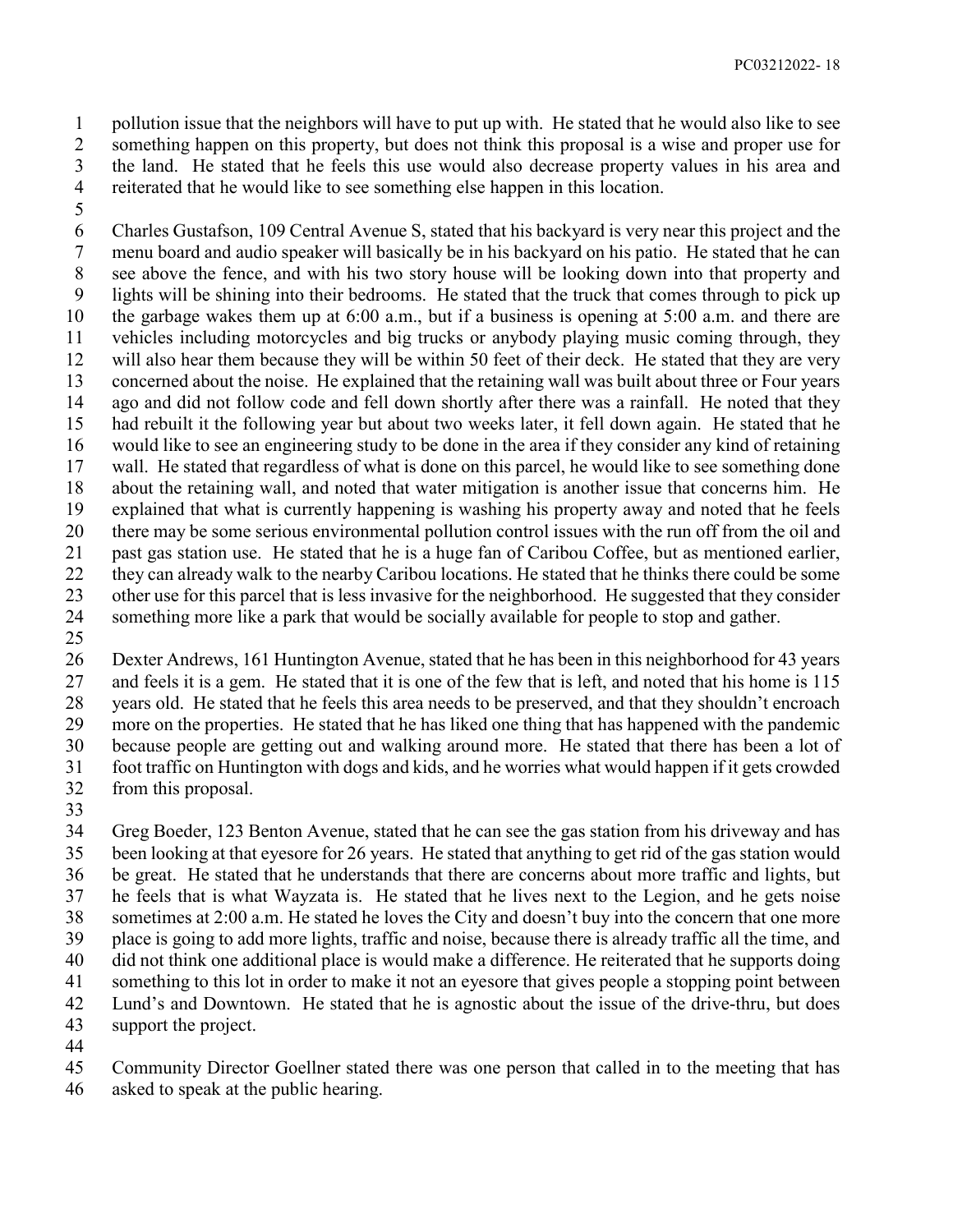Steve Storrie, 138 Huntington Avenue S, stated that he is out of town for business and expressed his appreciation that technology has allowed him to participate. He stated that he has lived in this location since 2014, and feels it is a wonderful neighborhood with wonderful neighbors. He stated that he would like to see a perspective from 130 Huntington Avenue which is the parcel just south of the subject property. He stated that he feels the difference in elevations makes this project problematic. He stated that his house has a similar design with a walk out basement, 3-stories with a screened in porch on the second story and they would look down on the vehicles from there. He stated that the statement made that they would not be able to see the drive-thru is not accurate. He invited the Commission members to come to his home and take a look at what their view is from their house. He stated that he agrees that there are better uses for this property and feels everyone would agree that they would like to see something happen. He noted that the plans for a zipper merge are not going to go well with 17 non-caffeinated people before they can place their order for coffee. He stated that he thinks the right business could fit on the commercially zoned lot just fine, and noted that this proposal seems like a stretch and will add more congestion and chaos to an already busy area. He asked the Commission to consider the neighbors due south of the mountain and think of their future property values if this were to move forward, as proposed.

 There being no one wishing to provide additional public comments on the application, Vice-Chair Stockton closed the public hearing at 9:37pm.

 Vice-Chair Stockton asked for the Commission to share their questions and feedback on the application.

 Commissioner Schwalbe asked if the comment made by one of the residents was accurate that the Council, one year ago, made a determination that they wanted the southern parcel to remain as residential.

 Community Development Director Goellner explained that was related to how the property was qualifying for its taxing classification. She stated that there was an error made on a zoning map that showed the property as commercial. She stated that the City Assessor took that information and thought the property had been rezoned as commercial, and so assessed it as commercial. The error was caught and brought to the Council's attention so it could be corrected back to a residential parcel. She stated that it is guided and zoned for residential use and is taxed that way. She stated that the Council was just acknowledging that was an error made on a map at some point which was corrected. She stated that it was not really a statement about how to develop the lot and was just about its tax classification at the time.

 Commissioner Schwalbe stated that she has spent a lot of time looking at the picture of the gas station, and noted that it appears as though there is a car wash to one side and a repair area to the other, which had to have been very noisy when they were in operation. She stated that she has been in a lot of coffee car lines, and they have always been very quiet and respectful and has not heard a lot of loud noise. She stated that she doesn't think the noise thing will be a big issue and noted that many times she, in her car, has trouble hearing the person speaking to her through the drive-thru so she questioned how far that sound could really travel.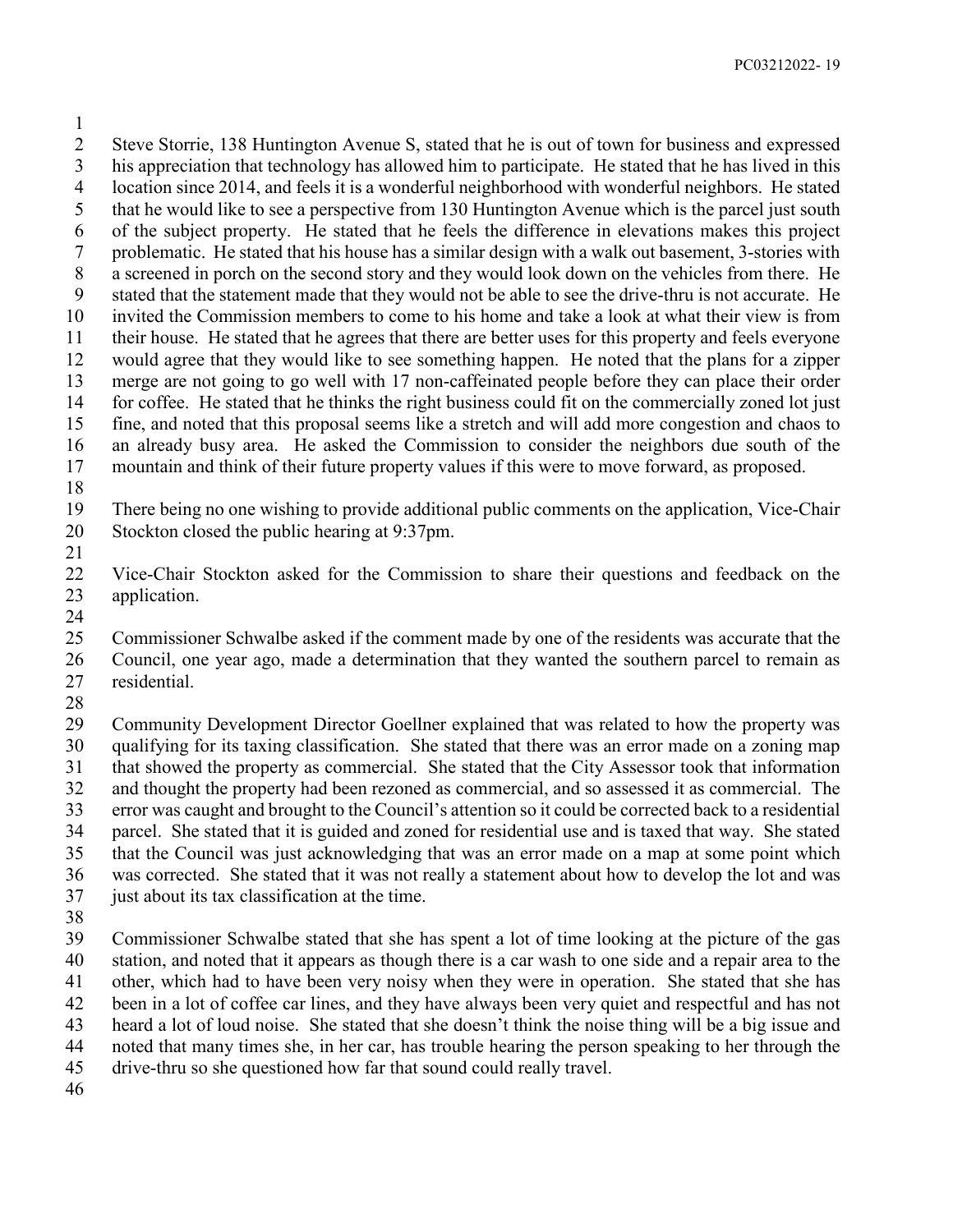Commissioner Sorensen stated that he is glad to see so many from the community engaged and sharing their concerns about this situation. He stated that most of the concerns are centered around the drive-thru nature of this proposal, and the effect on the neighborhood. He stated that the Commission's job is to look at the criteria, and review the details of the proposal for consideration. He stated that he would agree that the performance standards discussed, including traffic, is an issue that will have a detrimental effect on the neighborhood. He stated that he thinks noise will likely also be an issue. He stated that the proposed fence is composite and is not designed as a sound barrier fence, and the neighbors above that elevation will definitely hear some noise. He stated that the proposed plans indicated that trees would not be removed, but noted that some of the trees are extremely close to the retaining wall and feels that will be very challenging when the new wall is built. He stated that the bigger issue may be that by combining these lots there is now a situation where the drive-thru is even closer to the Huntington property than if the lots were not combined. He stated that, to him, it feels like there are too many issues and concerns to ignore.

Commissioner Severson asked if the current existing fence would be moved further back.

 Planning Consultant Zweber referenced page 110 of the packet which shows the existing condition, and agreed that it was generally how Commissioner Sorensen described it. He stated that the curb line of the existing parking area is on the property line and the surface of where the cars could go is on the northern parcel. He stated that the proposed drive-thru lane would straddle the property line, and some cars could then come onto the southern parcel if they were combined,

- so the surface area is expanding.
- 

 Community Development Director Goellner clarified that the rear yard setback for the commercial property is 50 feet, so combining the parcel just allows the setback to be 50 feet but would be further south. 

 Vice-Chair Stockton explained that when she thinks about the Comprehensive Plan and better connections between the residential neighborhoods, she thinks about it for driving and with foot traffic. She stated that this location is in between two traffic lights, is on a one-way street, with a bus stop and is the main thoroughfare, so using plain logic, it would seem that turning into this parking lot at whatever pace, would add congestion to the road and form a stopping area right in the middle of town. She stated that she does not think the drive-thru aspect lends itself to connectivity from a foot traffic point of view, because she thinks the goal is to connect the upper part of the City to the lower part. She stated that she also did not find walking in front of the drive- thru very safe at the Starbucks and while this is different, it is also a very focused part of town. She does not see this helping the City achieve that goal, and sees it more like a cork right in the middle of the town. She stated that the proposal is for a lot to happen with the restaurant and drive- thru in a high impact area, and she would be concerned for both pedestrians and drivers with this proposal. She stated that she was almost in a head on collision with a truck going the wrong way on Superior Boulevard, so she knows that intersection is already a bit confusing.

Commissioner Merriam stated that once this lot is combined, it is forever one lot with its own

zoning as commercial and then the buffer would be lost. She asked if there would be a way to do

- the lot combination but still provide that lot as a buffer area and not have it be used for the project.
- She stated that a big concern is that the drive-thru lane would go onto that parcel. She stated that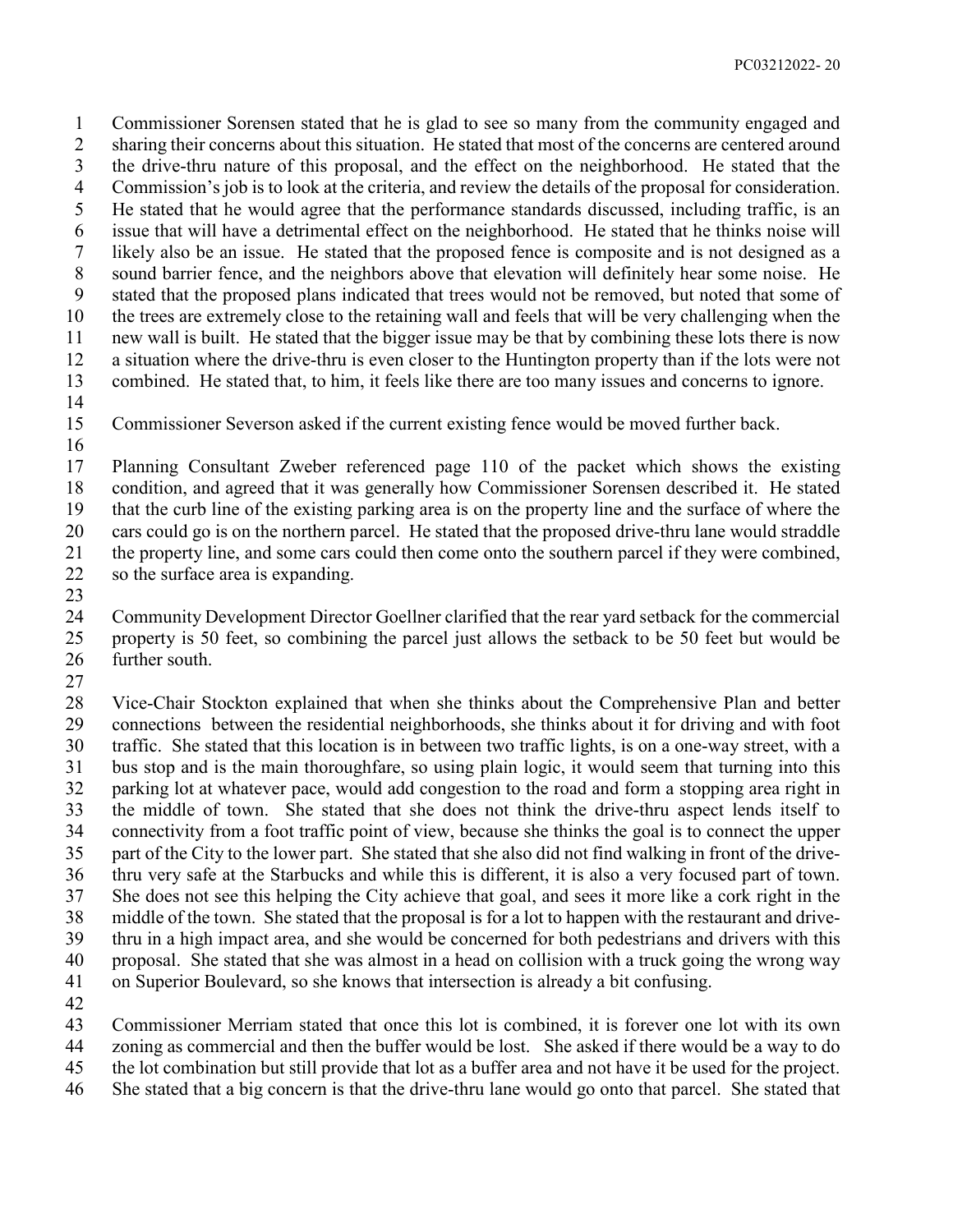it seems like it could really create issues related to drainage, and just brings it closer to the neighborhood and creates the noise nuisance that has been discussed. She stated that she agrees with Commissioner Schwalbe that drive-thru coffee lanes are not generally all that loud, but they

- 4 could be. She reiterated her question on whether that lot could still be used as a buffer if they were<br>5 combined. combined.
- 
- Community Development Director Goellner explained that the way that would typically happen would be with an easement that would be at the applicant's discretion and accepted by the City as
- part of the platting process. She clarified that there could be a no-build easement on the southern
- portion, but that would be something they would need to discuss with the applicant.
- 

 Commissioner Schwalbe stated that when she first saw this proposal, she thought the neighbors were going to love it because they could just walk up every morning and get a cup of coffee. She stated that she is a bit surprised, but they are a cohesive group and seem to be totally in agreement about the negative effect this proposal could have on their neighborhood. She stated that she is bothered by traffic coming in on the Huntington area, and agreed it does seem tight. She stated that she does have concerns, but would like to see the owner have another go at it and perhaps come up with another idea that would address some of the concerns raised by the neighbors and

- she could support.
- 

 Commissioner Severson explained that for her, there are two separate issues to consider. She explained that she is more in favor of the request to combine the parcels, because having a piece of property means that you should be able to do something with it. She stated that if this is an unbuildable parcel from a residential standpoint, the question is how can it be made useable for the property owner. She stated that she does have concerns about what the property owner is proposing for this parcel. She stated that she shares Vice-Chair Stockton's concern about pedestrian safety, and noted that you cannot walk any farther easy because there is no sidewalk to get you across Central Avenue. She gave the example that if you wanted to take your coffee down to Heritage Park, there is not a great way to do that. She stated that she also has concerns about the traffic, and imagines that the traffic will go through the parking lot in front of the dry cleaners. She stated that their proposal, at first blush, sounded like a great idea until you start digging into more of the details, because there are concerns for walkability and traffic. She reiterated that she does not dislike the idea of combining the two pieces of property and giving the owner the ability to fully develop it, but does not feel this is the proper concept.

 Commissioner Merriam reviewed the criteria that should be considered with this request and noted that for her, looking at it from those perspectives, she would not be in support of this application.

- 
- Commissioner Schwalbe stated that she would agree that the lots should be combined in order for the property owner to come up with a suitable, agreeable project that can be built.
- 

Commissioner Sorensen stated that southern lot has existed as a buffer for a long time, and he feels

- combining them would have a potential adverse effect on the neighborhood. He stated that he
- thinks the concept of this project is great but if they went farther east on Wayzata Boulevard near
- Bushaway Road, they would avoid many of the drive-thru issues. He stated that he thinks the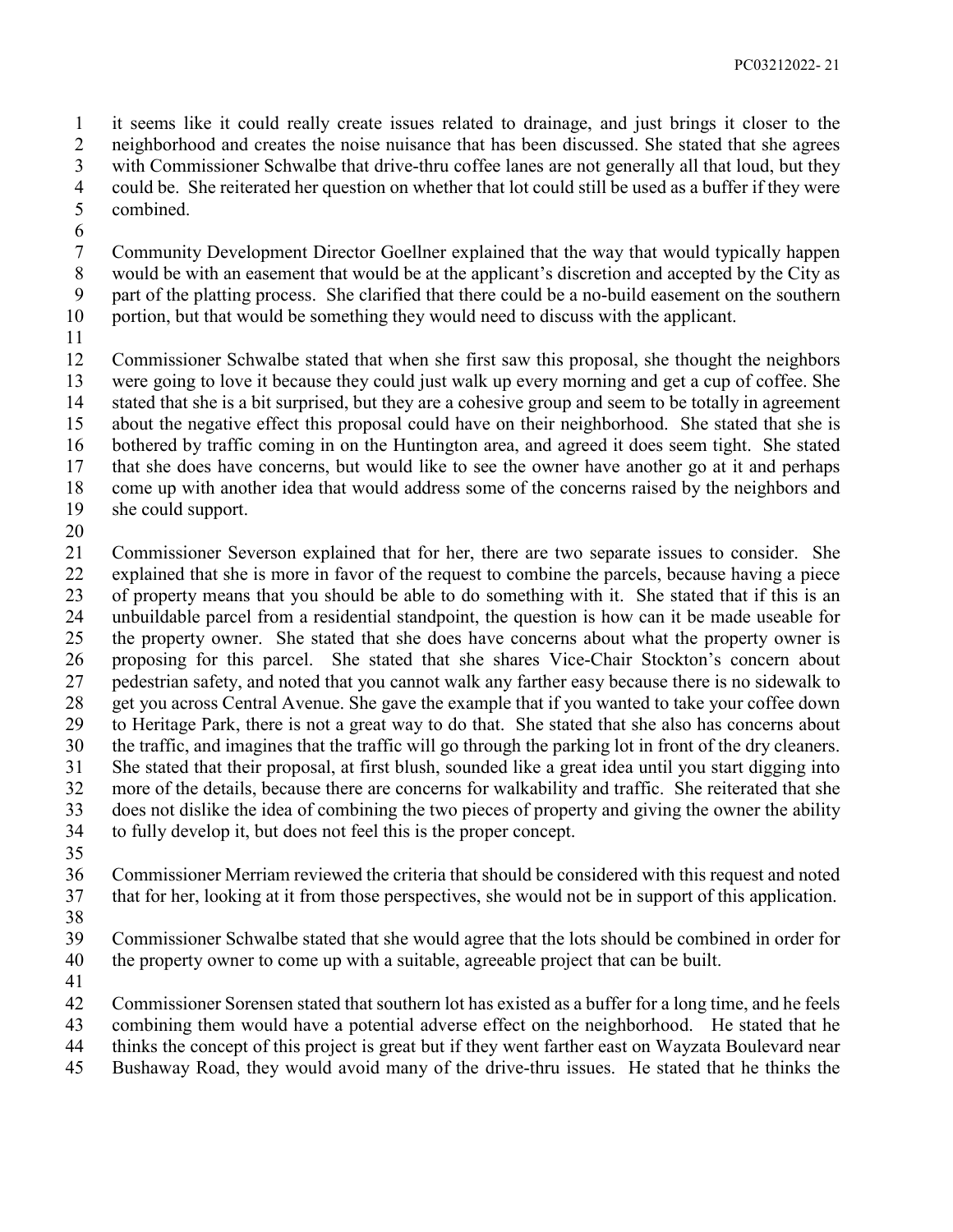concerns being raised have nothing to do with the concept because he thinks that is attractive but 2 in this location, is a challenge. 

4 Vice-Chair Stockton stated that she would agree that this is an attractive concept, but the location<br>5 and the challenges associated with that seem to outweigh the benefits. and the challenges associated with that seem to outweigh the benefits.

Commissioner Merriam stated that she also feels it is an attractive concept.

There being no further discussion, Vice-Chair Stockton asked for a motion on the application.

 Commissioner Sorensen made a motion, seconded by Commissioner Severson, to direct staff to prepare a draft Planning Commission Report and Recommendation with appropriate findings reflecting a recommendation of denial of the Development Application for 1022 Wayzata Boulevard East application for review and adoption at the next Planning Commission meeting.

- Community Development Director Goellner completed a roll call vote on the motion. The motion
- carried unanimously.
- Vice-Chair Stockton recessed the meeting at 10:03 p.m. and reconvened at 10:08 p.m.
- **c) Consider Zoning Ordinance Text Amendments to Definitions, Single-Family Detached Uses, Off-Street Parking Restrictions and Shoreland Overlay District Sections**
- 

 Planning Consultant Zweber stated that this application is separate and distinct from the residential and commercial zoning text amendments that the Commission has been discussing over the last few months. He stated that these amendments are things that staff has identified in the code that are either not compliant with state statutes, or puts limitations on the way people use their property that they did not believe was the intent of the code. He reviewed the proposed amendments to Chapters 902, 917, 920, and 991 and answered questions from Commission. He stated that the key question for the Commission to consider is whether the amendments are consistent with the Comprehensive Plan. He noted that because staff would like to move this process along, it has prepared a draft Report and Recommendation with appropriate findings, and a draft Amending Ordinance, if the Commission is comfortable approving it to send to the Council at their next meeting.

 Commissioner Schwalbe stated that she is a bit concerned with the language on what you can park in your garage. She gave the example of having a Mary Kay car or a catering van.

 Planning Consultant Zweber noted that the Mary Kay car could be parked in the driveway or the garage, and for the catering van, it would come down to its size and if it would be big enough that the state would require it to be licensed as a commercial vehicle.

- 
- Community Development Director Goellner noted that they would also respond on a complaint
- basis and would look at the impact in each case.
-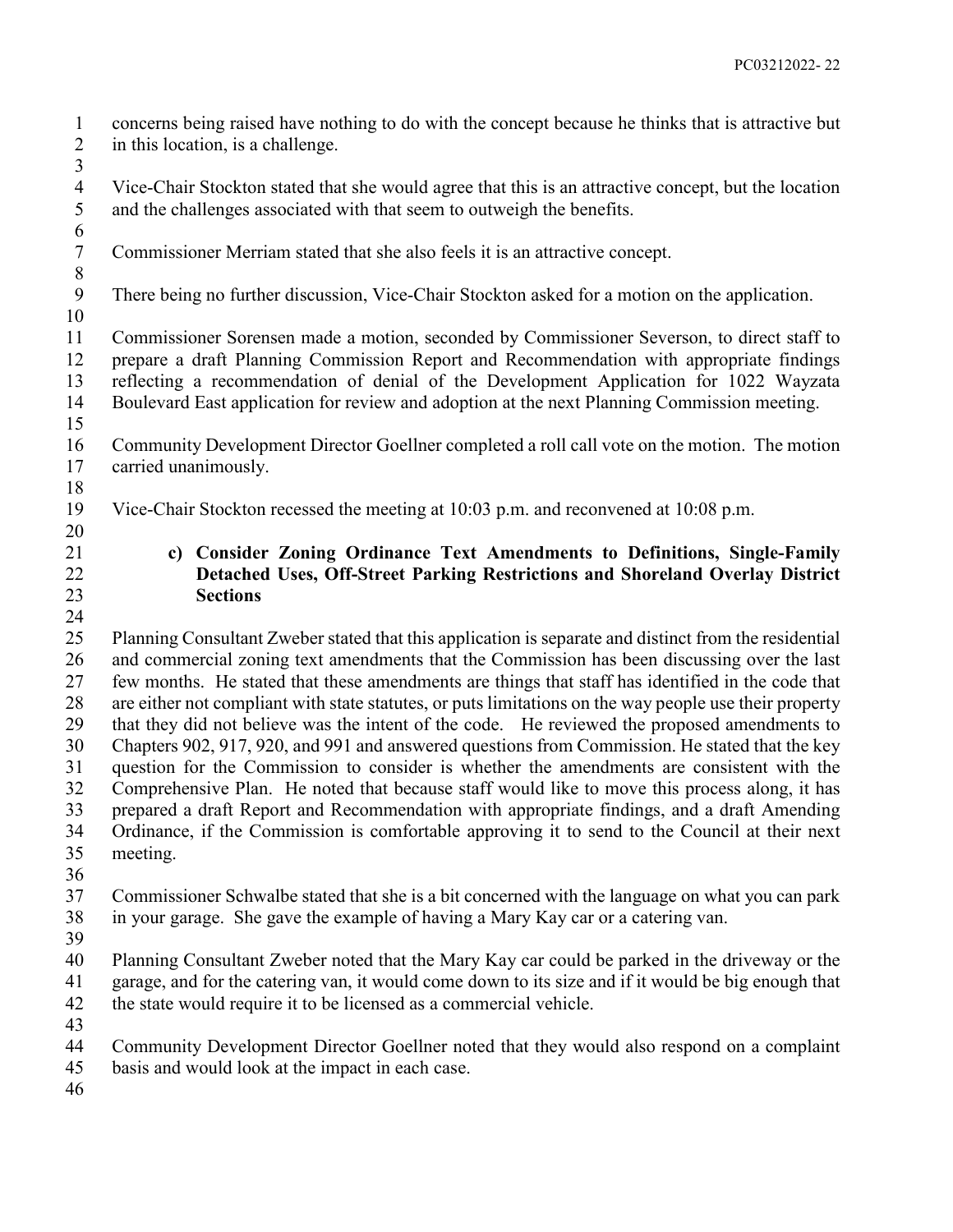City Attorney Schelzel clarified that the only thing that would change in the definition of garage under the proposed amendments has to do to with how garages are used. He stated that the language changes address the fact people may store other things in their garage besides vehicles, and the 4 amendments have changed the references to just passenger vehicles of a certain weight, and<br>5 recognize that a garage is also for storage for the families that have the garage, and their vehicles. recognize that a garage is also for storage for the families that have the garage, and their vehicles. Commissioner Merriam asked about a situation where people would put junk in their garage and not close the door. Community Development Director Goellner stated that it would be unlikely that the City would do something in that situation. City Attorney Schelzel stated that it would depend on what it was and if it started to become a nuisance or a public health issue, then the City may be able to do something, but in general, they would not. There being no additional questions from the Commission for the applicant, Vice-Chair Stockton opened the public hearing on the application at 10:27 pm. Community Development Director Goellner stated there were no people that called in to the meeting, nor was there any member of the public present in the chambers to speak at the public hearing. There being no one wishing to comment on the application, Vice-Chair Stockton closed the public hearing at 10:28 pm. 

- Hearing that the Commissioners did not have any further questions or discussion, Vice-Chair Stockton asked for a motion on the application.
- 
- Commissioner Merriam made a motion, seconded by Commissioner Schwalbe, to adopt the draft
	- Planning Commission Report and Recommendation with appropriate findings reflecting a
	- recommending approval of the Zoning Ordinance Text Amendments to Definitions, Single-Family
	- Detached Uses, Off-Street Parking Restrictions, and Shoreland Overlay District Sections.
	-
	- The motion carried unanimously.
	-

#### **AGENDA ITEM 6. Other Items:**

# **a) Review of Development Activities**

 Community Development Director Goellner stated that at the April 4, 2022 meeting a public hearing is scheduled for a project at 301 Peavey Lane, the redevelopment proposal for Blake School. She noted that the plans for this proposal are on the City website if anyone would like to view them prior to the public hearing.

# **b) Planning Commission Meeting Schedule**